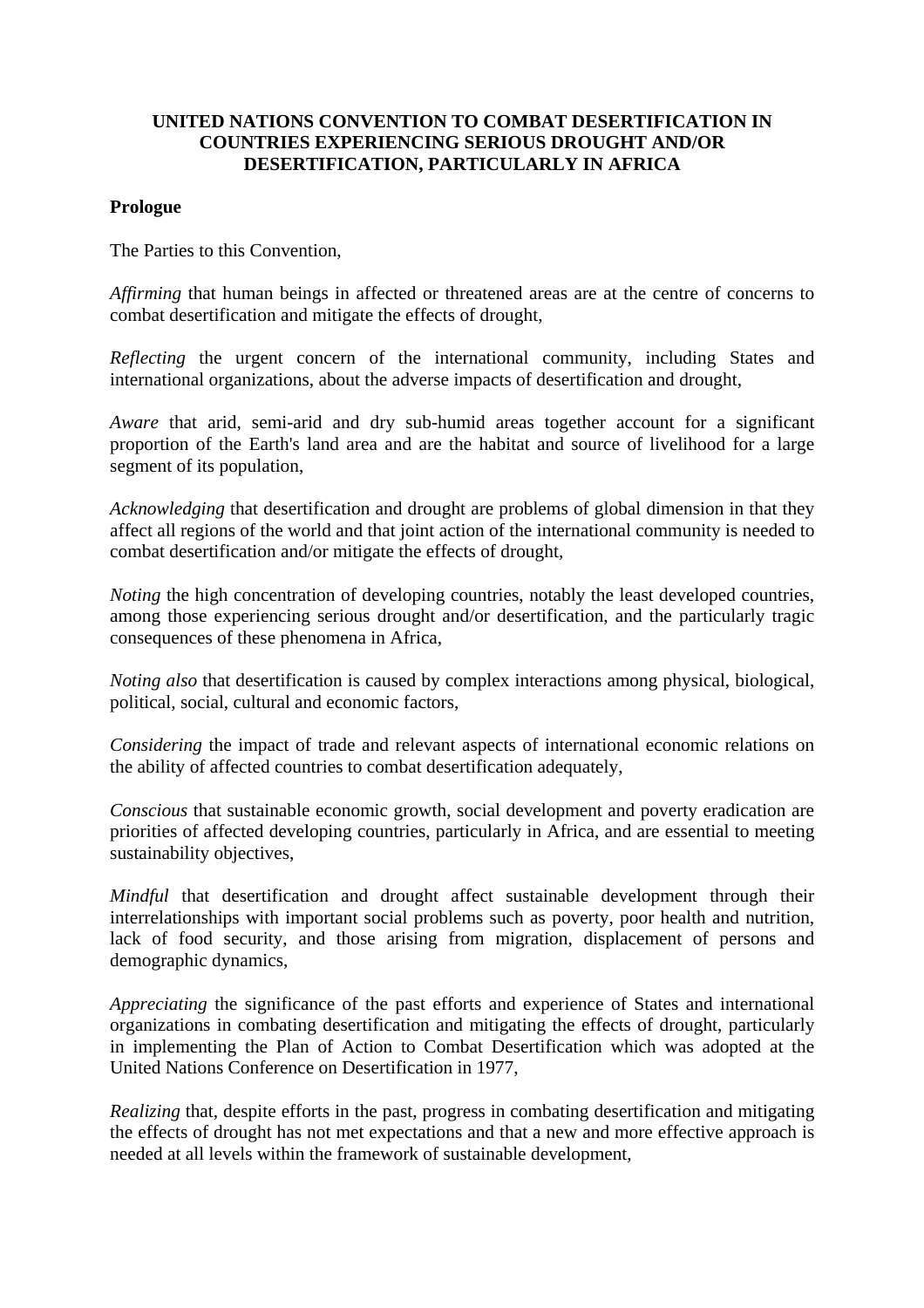*Recognizing* the validity and relevance of decisions adopted at the United Nations Conference on Environment and Development, particularly of Agenda 21 and its chapter 12, which provide a basis for combating desertification,

*Reaffirming* in this light the commitments of developed countries as contained in paragraph 13 of chapter 33 of Agenda 21,

*Recalling* General Assembly resolution 47/188, particularly the priority in it prescribed for Africa, and all other relevant United Nations resolutions, decisions and programmes on desertification and drought, as well as relevant declarations by African countries and those from other regions,

*Reaffirming* the Rio Declaration on Environment and Development which states, in its Principle 2, that States have, in accordance with the Charter of the United Nations and the principles of international law, the sovereign right to exploit their own resources pursuant to their own environmental and developmental policies, and the responsibility to ensure that activities within their jurisdiction or control do not cause damage to the environment of other States or of areas beyond the limits of national jurisdiction,

*Recognizing* that national Governments play a critical role in combating desertification and mitigating the effects of drought and that progress in that respect depends on local implementation of action programmes in affected areas,

*Recognizing* also the importance and necessity of international cooperation and partnership in combating desertification and mitigating the effects of drought,

*Recognizing* further the importance of the provision to affected developing countries, particularly in Africa, of effective means, inter alia substantial financial resources, including new and additional funding, and access to technology, without which it will be difficult for them to implement fully their commitments under this Convention,

*Expressing* concern over the impact of desertification and drought on affected countries in Central Asia and the Transcaucasus,

*Stressing* the important role played by women in regions affected by desertification and/or drought, particularly in rural areas of developing countries, and the importance of ensuring the full participation of both men and women at all levels in programmes to combat desertification and mitigate the effects of drought,

*Emphasizing* the special role of non-governmental organizations and other major groups in programmes to combat desertification and mitigate the effects of drought,

*Bearing in mind* the relationship between desertification and other environmental problems of global dimension facing the international and national communities,

*Bearing also in mind* the contribution that combating desertification can make to achieving the objectives of the United Nations Framework Convention on Climate Change, the Convention on Biological Diversity and other related environmental conventions,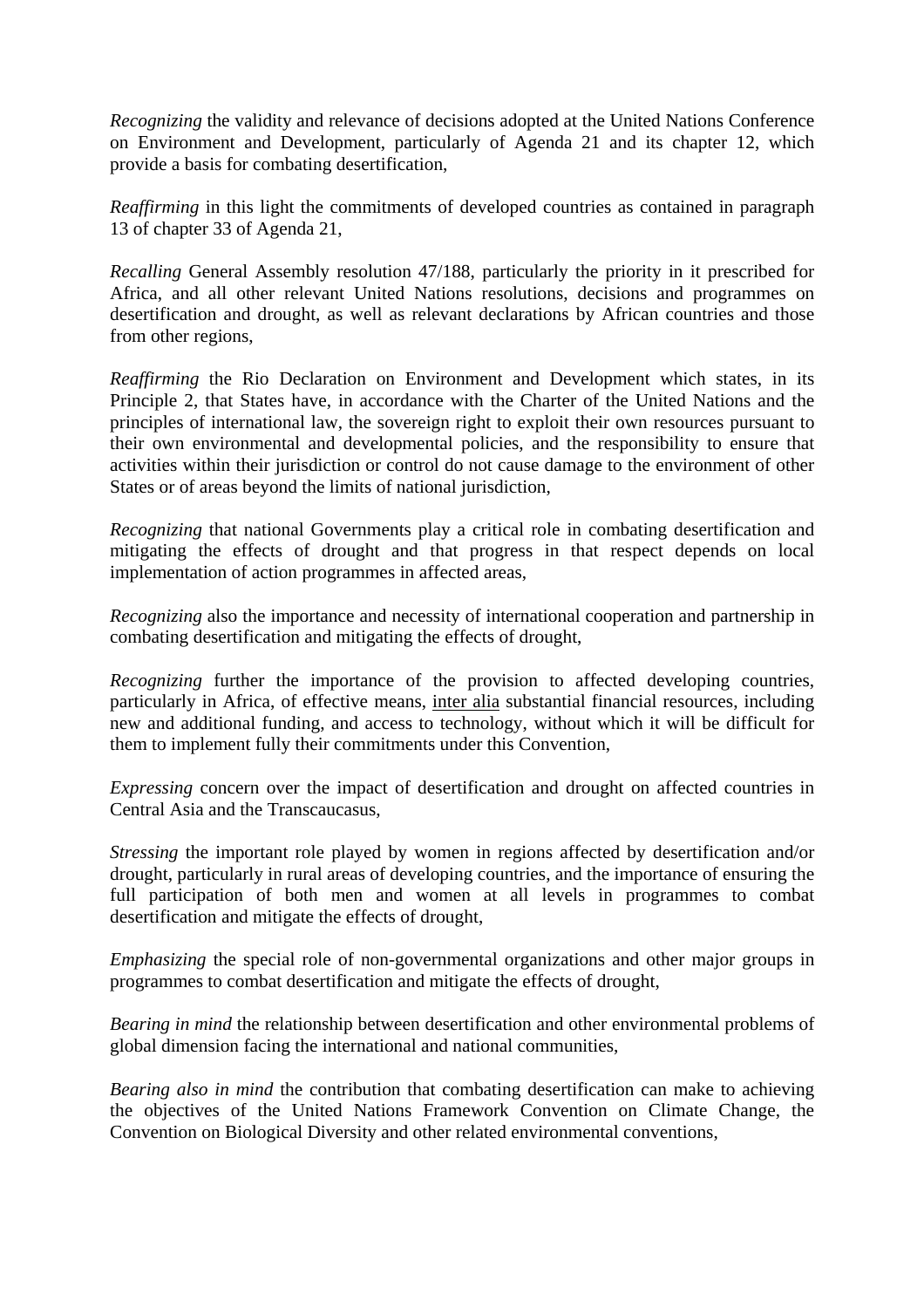*Believing* that strategies to combat desertification and mitigate the effects of drought will be most effective if they are based on sound systematic observation and rigorous scientific knowledge and if they are continuously re-evaluated,

*Recognizing* the urgent need to improve the effectiveness and coordination of international cooperation to facilitate the implementation of national plans and priorities,

*Determined* to take appropriate action in combating desertification and mitigating the effects of drought for the benefit of present and future generations,

*Have agreed* as follows:

## **PART I-INTRODUCTION**

### **Article 1-Use of terms**

For the purposes of this Convention:

a. "desertification" means land degradation in arid, semi-arid and dry sub-humid areas resulting from various factors, including climatic variations and human activities;

b. "combating desertification" includes activities which are part of the integrated development of land in arid, semi-arid and dry sub-humid areas for sustainable development which are aimed at:

- i. prevention and/or reduction of land degradation;
- ii. rehabilitation of partly degraded land; and
- iii. reclamation of desertified land;

c. "drought" means the naturally occurring phenomenon that exists when precipitation has been significantly below normal recorded levels, causing serious hydrological imbalances that adversely affect land resource production systems;

d. "mitigating the effects of drought" means activities related to the prediction of drought and intended to reduce the vulnerability of society and natural systems to drought as it relates to combating desertification;

e. "land" means the terrestrial bio-productive system that comprises soil, vegetation, other biota, and the ecological and hydrological processes that operate within the system;

f. "land degradation" means reduction or loss, in arid, semi-arid and dry subhumid areas, of the biological or economic productivity and complexity of rainfed cropland, irrigated cropland, or range, pasture, forest and woodlands resulting from land uses or from a process or combination of processes, including processes arising from human activities and habitation patterns, such as: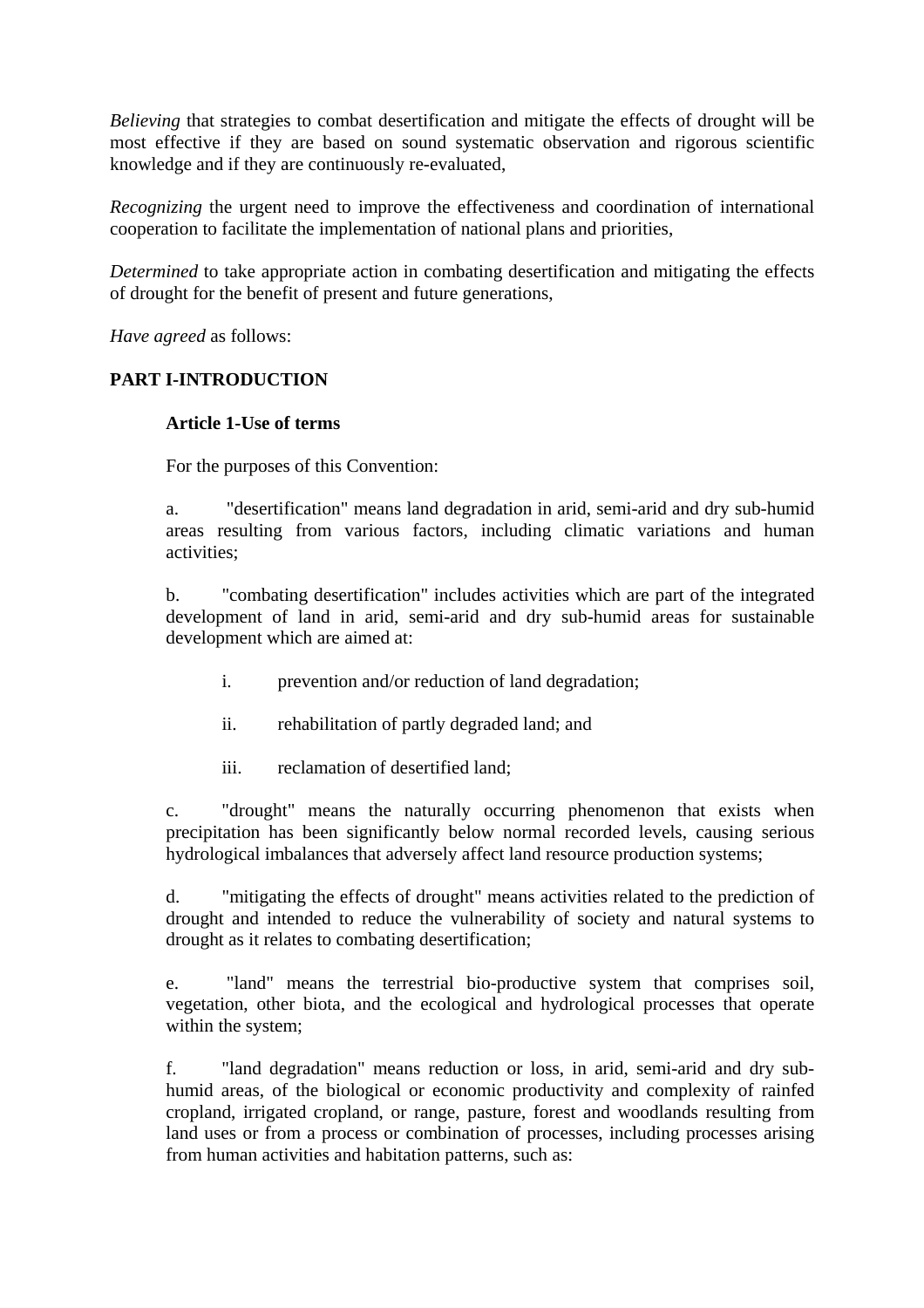i. soil erosion caused by wind and/or water;

ii. deterioration of the physical, chemical and biological or economic properties of soil; and

iii. long-term loss of natural vegetation;

g. "arid, semi-arid and dry sub-humid areas" means areas, other than polar and sub-polar regions, in which the ratio of annual precipitation to potential evapotranspiration falls within the range from 0.05 to 0.65;

h. "affected areas" means arid, semi-arid and/or dry sub-humid areas affected or threatened by desertification;

i. "affected countries" means countries whose lands include, in whole or in part, affected areas;

j. "regional economic integration organization" means an organization constituted by sovereign States of a given region which has competence in respect of matters governed by this Convention and has been duly authorized, in accordance with its internal procedures, to sign, ratify, accept, approve or accede to this Convention;

k. "developed country Parties" means developed country Parties and regional economic integration organizations constituted by developed countries.

## **Article 2-Objective**

1. The objective of this Convention is to combat desertification and mitigate the effects of drought in countries experiencing serious drought and/or desertification, particularly in Africa, through effective action at all levels, supported by international cooperation and partnership arrangements, in the framework of an integrated approach which is consistent with Agenda 21, with a view to contributing to the achievement of sustainable development in affected areas.

2. Achieving this objective will involve long-term integrated strategies that focus simultaneously, in affected areas, on improved productivity of land, and the rehabilitation, conservation and sustainable management of land and water resources, leading to improved living conditions, in particular at the community level.

## **Article 3-Principles**

In order to achieve the objective of this Convention and to implement its provisions, the Parties shall be guided, inter alia, by the following:

a. the Parties should ensure that decisions on the design and implementation of programmes to combat desertification and/or mitigate the effects of drought are taken with the participation of populations and local communities and that an enabling environment is created at higher levels to facilitate action at national and local levels;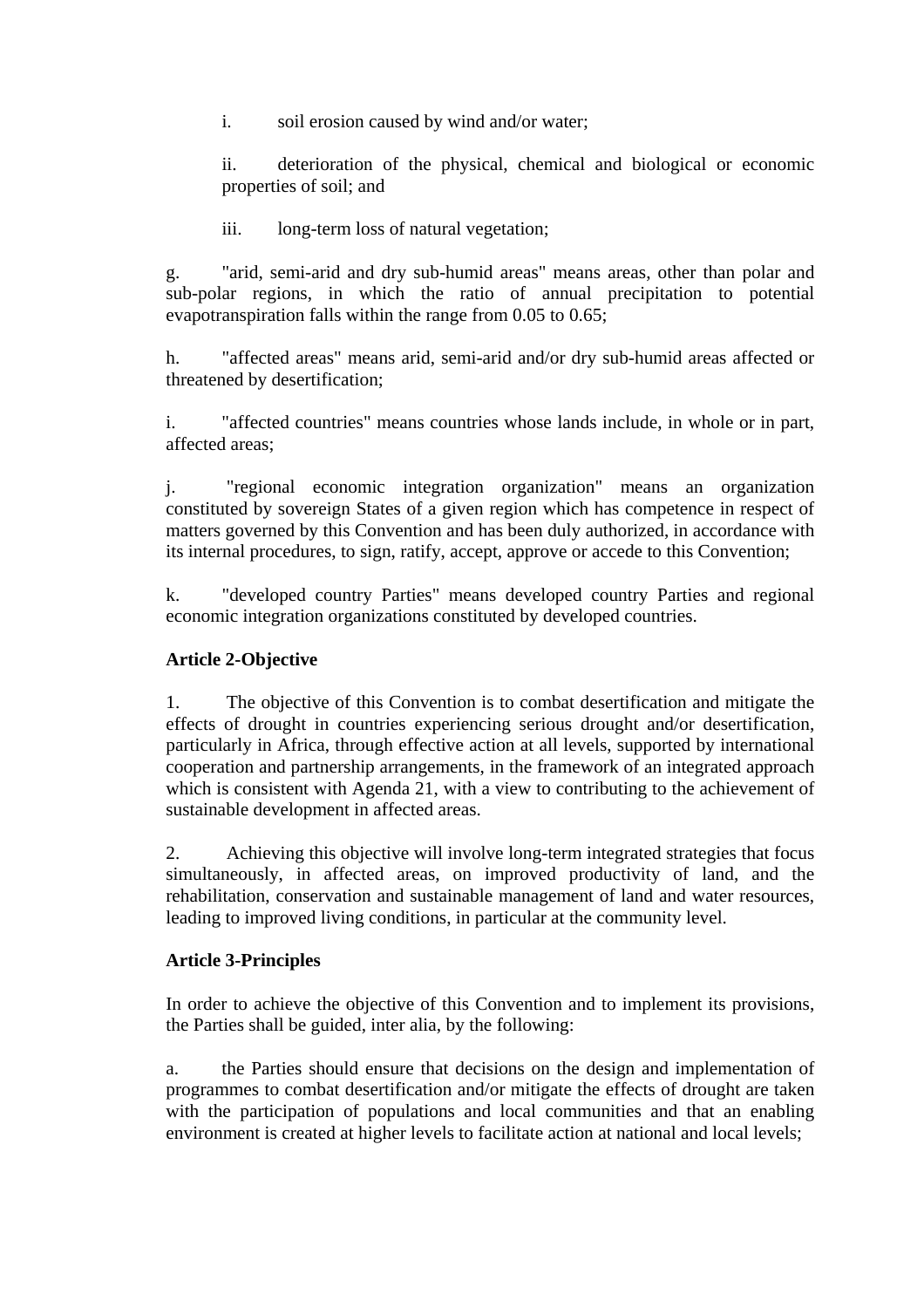b. the Parties should, in a spirit of international solidarity and partnership, improve cooperation and coordination at subregional, regional and international levels, and better focus financial, human, organizational and technical resources where they are needed;

c. the Parties should develop, in a spirit of partnership, cooperation among all levels of government, communities, non-governmental organizations and landholders to establish a better understanding of the nature and value of land and scarce water resources in affected areas and to work towards their sustainable use; and

d. the Parties should take into full consideration the special needs and circumstances of affected developing country Parties, particularly the least developed among them.

# **PART II-GENERAL PROVISIONS**

### **Article 4-General obligations**

1. The Parties shall implement their obligations under this Convention, individually or jointly, either through existing or prospective bilateral and multilateral arrangements or a combination thereof, as appropriate, emphasizing the need to coordinate efforts and develop a coherent long-term strategy at all levels.

2. In pursuing the objective of this Convention, the Parties shall:

a. adopt an integrated approach addressing the physical, biological and socioeconomic aspects of the processes of desertification and drought;

b. give due attention, within the relevant international and regional bodies, to the situation of affected developing country Parties with regard to international trade, marketing arrangements and debt with a view to establishing an enabling international economic environment conducive to the promotion of sustainable development;

c. integrate strategies for poverty eradication into efforts to combat desertification and mitigate the effects of drought;

d. promote cooperation among affected country Parties in the fields of environmental protection and the conservation of land and water resources, as they relate to desertification and drought;

e. strengthen subregional, regional and international cooperation;

f. cooperate within relevant intergovernmental organizations;

g. determine institutional mechanisms, if appropriate, keeping in mind the need to avoid duplication; and

h. promote the use of existing bilateral and multilateral financial mechanisms and arrangements that mobilize and channel substantial financial resources to affected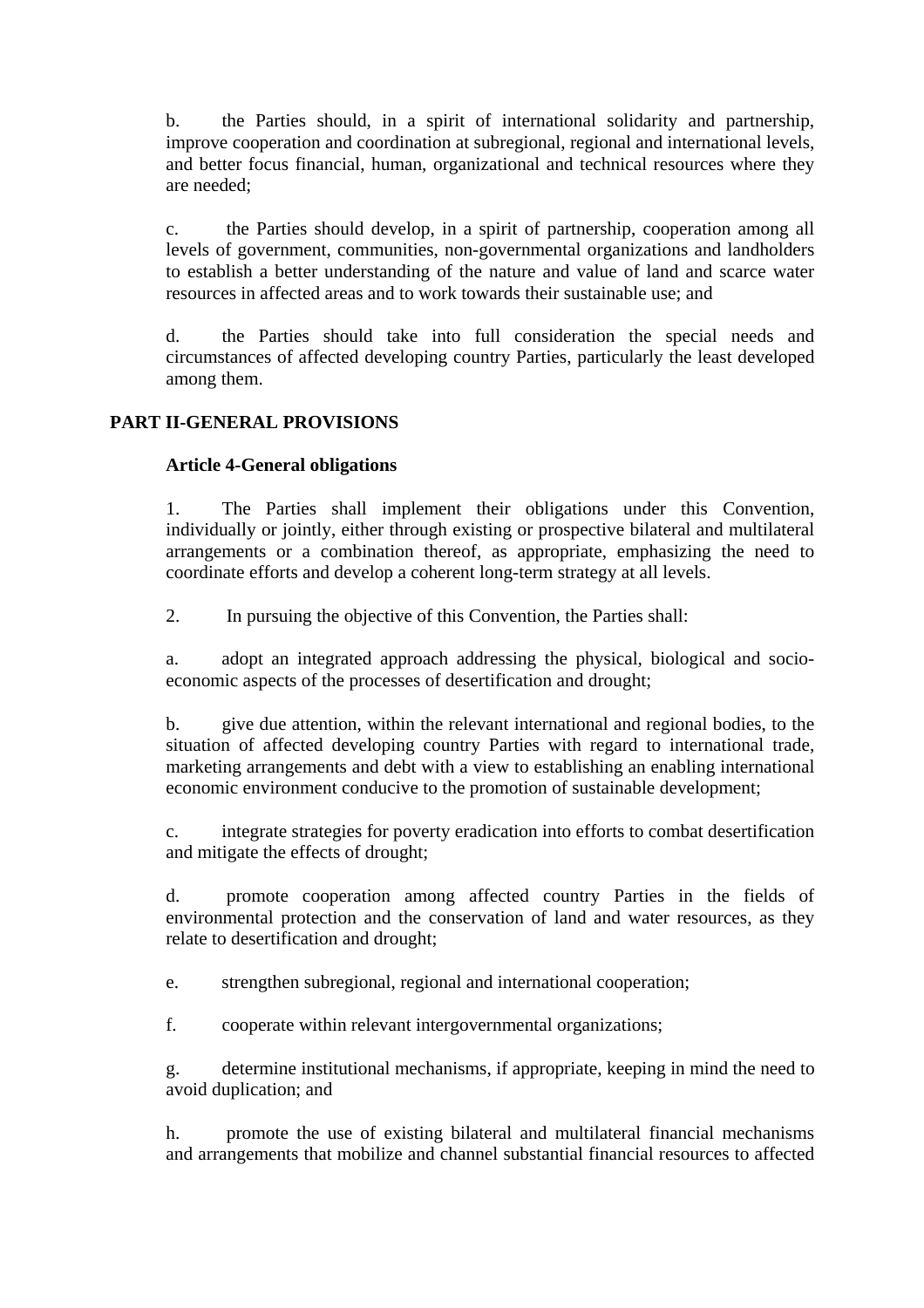developing country Parties in combating desertification and mitigating the effects of drought.

3. Affected developing country Parties are eligible for assistance in the implementation of the Convention.

# **Article 5-Obligations of affected country Parties**

In addition to their obligations pursuant to article 4, affected country Parties undertake to:

a. give due priority to combating desertification and mitigating the effects of drought, and allocate adequate resources in accordance with their circumstances and capabilities;

b. establish strategies and priorities, within the framework of sustainable development plans and/or policies, to combat desertification and mitigate the effects of drought;

c. address the underlying causes of desertification and pay special attention to the socio- economic factors contributing to desertification processes;

d. promote awareness and facilitate the participation of local populations, particularly women and youth, with the support of non-governmental organizations, in efforts to combat desertification and mitigate the effects of drought; and

e. provide an enabling environment by strengthening, as appropriate, relevant existing legislation and, where they do not exist, enacting new laws and establishing long-term policies and action programmes.

## **Article 6-Obligations of developed country Parties**

In addition to their general obligations pursuant to article 4, developed country Parties undertake to:

a. actively support, as agreed, individually or jointly, the efforts of affected developing country Parties, particularly those in Africa, and the least developed countries, to combat desertification and mitigate the effects of drought;

b. provide substantial financial resources and other forms of support to assist affected developing country Parties, particularly those in Africa, effectively to develop and implement their own long-term plans and strategies to combat desertification and mitigate the effects of drought;

c. promote the mobilization of new and additional funding pursuant to article 20, paragraph 2 (b);

d. encourage the mobilization of funding from the private sector and other nongovernmental sources; and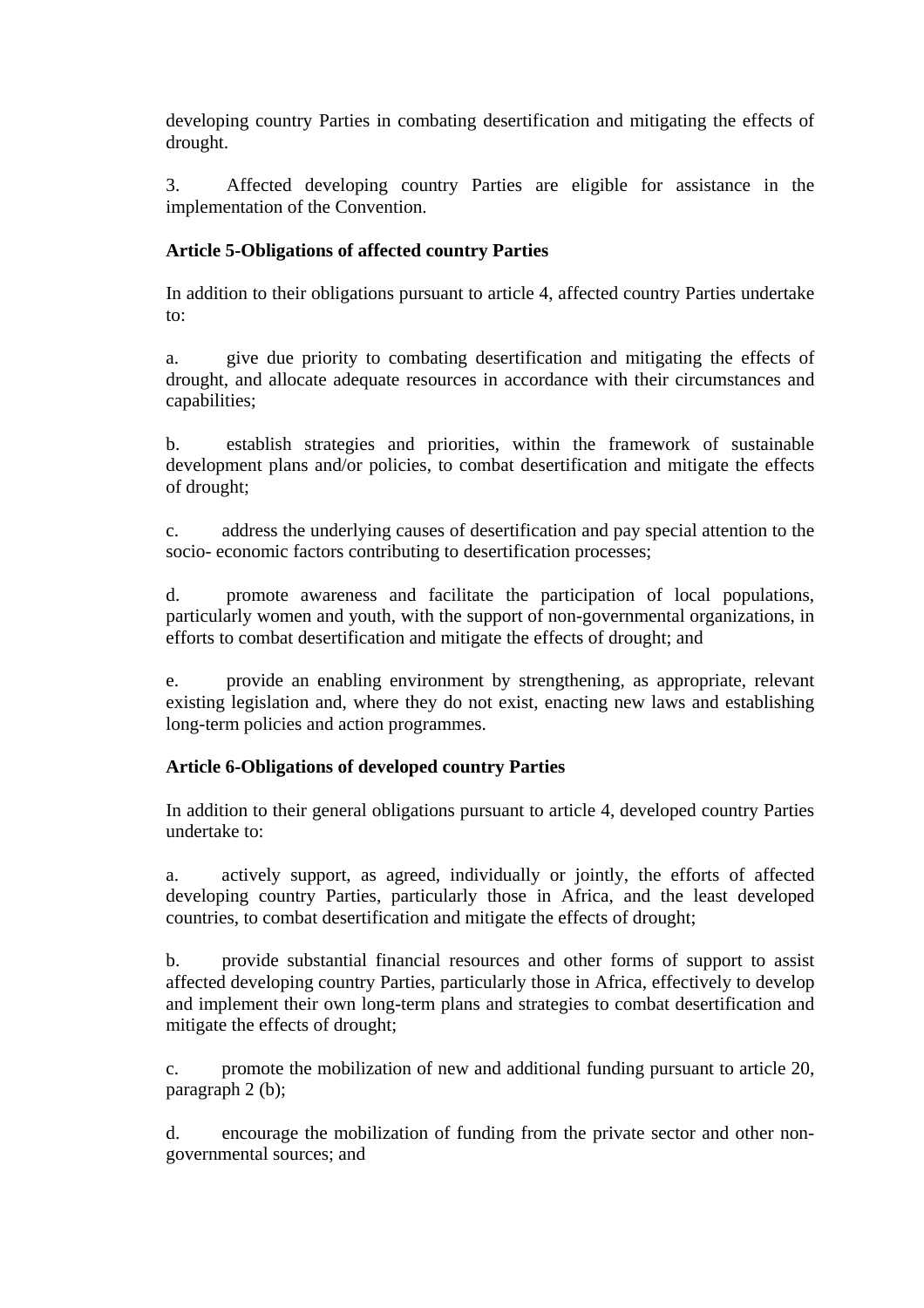e. promote and facilitate access by affected country Parties, particularly affected developing country Parties, to appropriate technology, knowledge and know-how.

## **Article 7 -Priority for Africa**

In implementing this Convention, the Parties shall give priority to affected African country Parties, in the light of the particular situation prevailing in that region, while not neglecting affected developing country Parties in other regions.

## **Article 8-Relationship with other conventions**

1. The Parties shall encourage the coordination of activities carried out under this Convention and, if they are Parties to them, under other relevant international agreements, particularly the United Nations Framework Convention on Climate Change and the Convention on Biological Diversity, in order to derive maximum benefit from activities under each agreement while avoiding duplication of effort. The Parties shall encourage the conduct of joint programmes, particularly in the fields of research, training, systematic observation and information collection and exchange, to the extent that such activities may contribute to achieving the objectives of the agreements concerned.

2. The provisions of this Convention shall not affect the rights and obligations of any Party deriving from a bilateral, regional or international agreement into which it has entered prior to the entry into force of this Convention for it.

# **Part III-ACTION PROGRAMMES, SCIENTIFIC AND TECHNICAL COOPERATION AND SUPPORTING MEASURES**

## **Section 1: Action programmes**

#### **Article 9 -Basic approach**

1. In carrying out their obligations pursuant to article 5, affected developing country Parties and any other affected country Party in the framework of its regional implementation annex or, otherwise, that has notified the Permanent Secretariat in writing of its intention to prepare a national action programme, shall, as appropriate, prepare, make public and implement national action programmes, utilizing and building, to the extent possible, on existing relevant successful plans and programmes, and subregional and regional action programmes, as the central element of the strategy to combat desertification and mitigate the effects of drought. Such programmes shall be updated through a continuing participatory process on the basis of lessons from field action, as well as the results of research. The preparation of national action programmes shall be closely interlinked with other efforts to formulate national policies for sustainable development.

2. In the provision by developed country Parties of different forms of assistance under the terms of article 6, priority shall be given to supporting, as agreed, national, subregional and regional action programmes of affected developing country Parties, particularly those in Africa, either directly or through relevant multilateral organizations or both.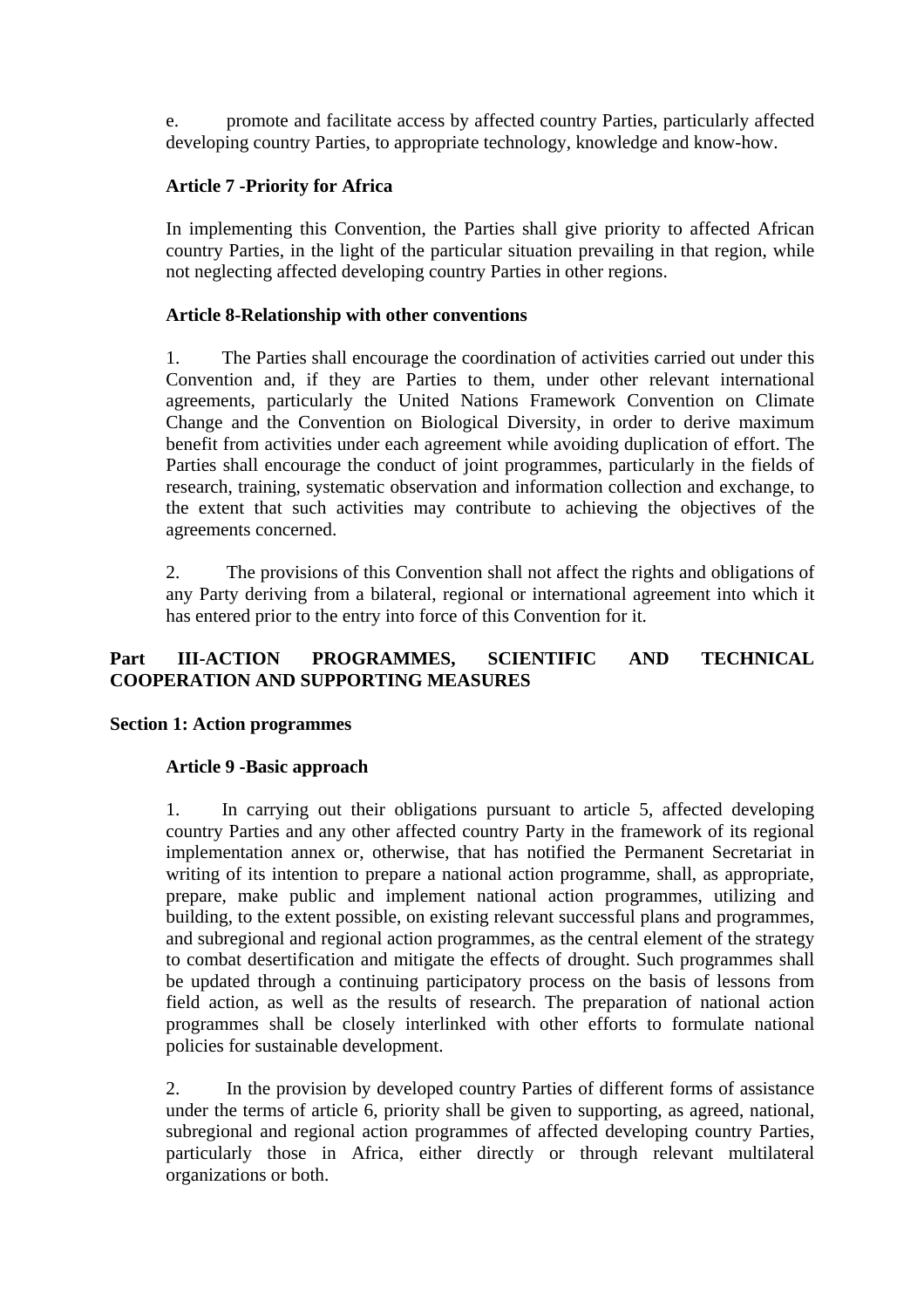3. The Parties shall encourage organs, funds and programmes of the United Nations system and other relevant intergovernmental organizations, academic institutions, the scientific community and non-governmental organizations in a position to cooperate, in accordance with their mandates and capabilities, to support the elaboration, implementation and follow-up of action programmes.

### **Article 10 -National action programmes**

1. The purpose of national action programmes is to identify the factors contributing to desertification and practical measures necessary to combat desertification and mitigate the effects of drought.

National action programmes shall specify the respective roles of government, local communities and land users and the resources available and needed. They shall, *inter alia:* 

a. incorporate long-term strategies to combat desertification and mitigate the effects of drought, emphasize implementation and be integrated with national policies for sustainable development;

b. allow for modifications to be made in response to changing circumstances and be sufficiently flexible at the local level to cope with different socio-economic, biological and geo-physical conditions;

c. give particular attention to the implementation of preventive measures for lands that are not yet degraded or which are only slightly degraded;

d. enhance national climatological, meteorological and hydrological capabilities and the means to provide for drought early warning;

e. promote policies and strengthen institutional frameworks which develop cooperation and coordination, in a spirit of partnership, between the donor community, governments at all levels, local populations and community groups, and facilitate access by local populations to appropriate information and technology;

f. provide for effective participation at the local, national and regional levels of non- governmental organizations and local populations, both women and men, particularly resource users, including farmers and pastoralists and their representative organizations, in policy planning, decision-making, and implementation and review of national action programmes; and

g. require regular review of, and progress reports on, their implementation.

3. National action programmes may include, inter alia, some or all of the following measures to prepare for and mitigate the effects of drought:

establishment and/or strengthening, as appropriate, of early warning systems, including local and national facilities and joint systems at the subregional and regional levels, and mechanisms for assisting environmentally displaced persons;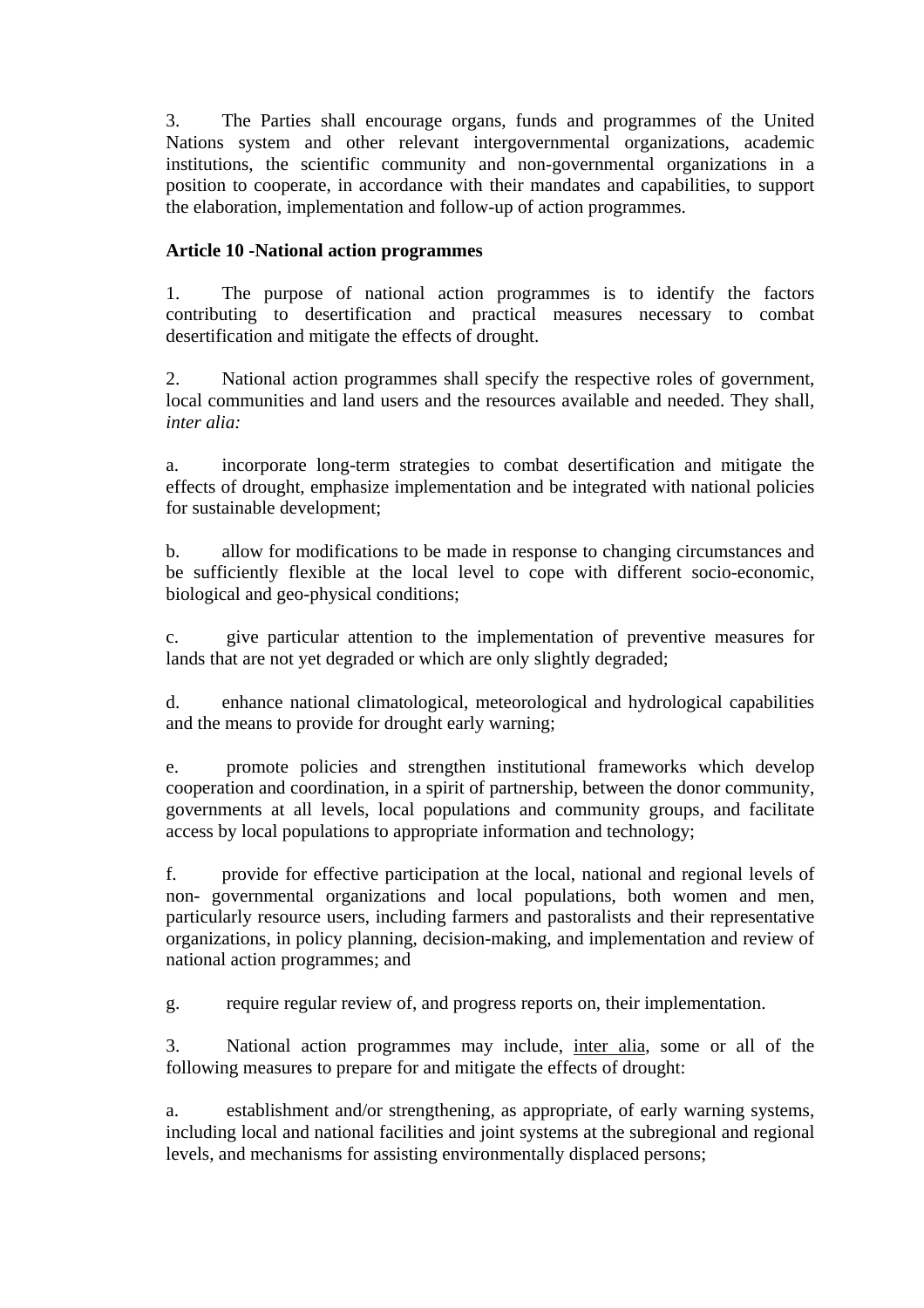b. strengthening of drought preparedness and management, including drought contingency plans at the local, national, subregional and regional levels, which take into consideration seasonal to interannual climate predictions;

c. establishment and/or strengthening, as appropriate, of food security systems, including storage and marketing facilities, particularly in rural areas;

d. establishment of alternative livelihood projects that could provide incomes in drought prone areas; and

e. development of sustainable irrigation programmes for both crops and livestock.

4. Taking into account the circumstances and requirements specific to each affected country Party, national action programmes include, as appropriate, inter alia, measures in some or all of the following priority fields as they relate to combating desertification and mitigating the effects of drought in affected areas and to their populations: promotion of alternative livelihoods and improvement of national economic environments with a view to strengthening programmes aimed at the eradication of poverty and at ensuring food security; demographic dynamics; sustainable management of natural resources; sustainable agricultural practices; development and efficient use of various energy sources; institutional and legal frameworks; strengthening of capabilities for assessment and systematic observation, including hydrological and meteorological services, and capacity building, education and public awareness.

## **Article 11-Subregional and regional action programmes**

Affected country Parties shall consult and cooperate to prepare, as appropriate, in accordance with relevant regional implementation annexes, subregional and/or regional action programmes to harmonize, complement and increase the efficiency of national programmes. The provisions of article 10 shall apply mutatis mutandis to subregional and regional programmes. Such cooperation may include agreed joint programmes for the sustainable management of transboundary natural resources, scientific and technical cooperation, and strengthening of relevant institutions.

#### **Article 12-International cooperation**

Affected country Parties, in collaboration with other Parties and the international community, should cooperate to ensure the promotion of an enabling international environment in the implementation of the Convention. Such cooperation should also cover fields of technology transfer as well as scientific research and development, information collection and dissemination and financial resources.

## **Article 13-Support for the elaboration and implementation of action programmes**

1. Measures to support action programmes pursuant to article 9 include, inter alia:

a. financial cooperation to provide predictability for action programmes, allowing for necessary long-term planning;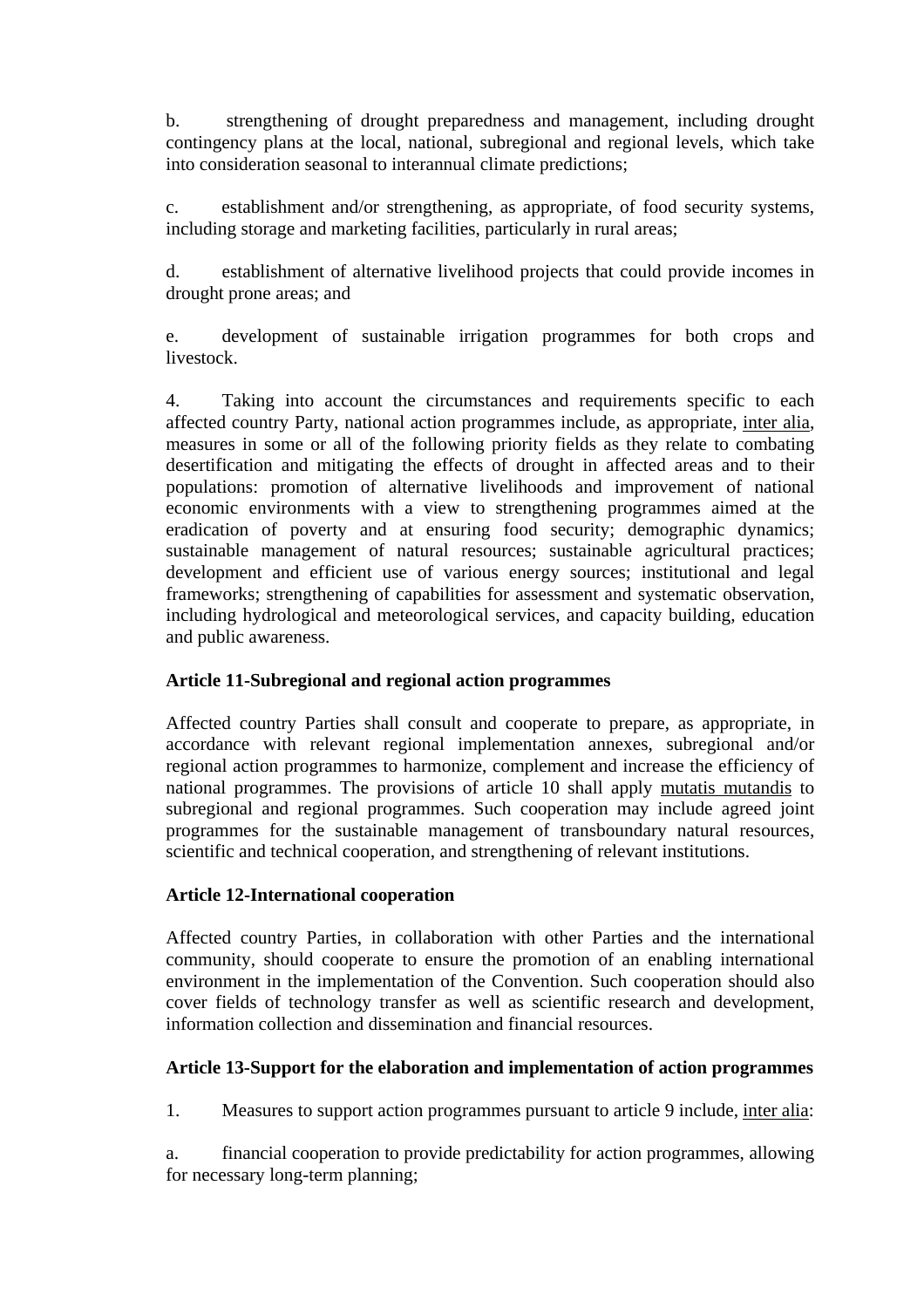b. elaboration and use of cooperation mechanisms which better enable support at the local level, including action through non-governmental organizations, in order to promote the replicability of successful pilot programme activities where relevant;

c. increased flexibility in project design, funding and implementation in keeping with the experimental, iterative approach indicated for participatory action at the local community level; and

d. as appropriate, administrative and budgetary procedures that increase the efficiency of cooperation and of support programmes.

2. In providing such support to affected developing country Parties, priority shall be given to African country Parties and to least developed country Parties.

## **Article 14-Coordination in the elaboration and implementation of action programmes**

1. The Parties shall work closely together, directly and through relevant intergovernmental organizations, in the elaboration and implementation of action programmes.

2. The Parties shall develop operational mechanisms, particularly at the national and field levels, to ensure the fullest possible coordination among developed country Parties, developing country Parties and relevant intergovernmental and nongovernmental organizations, in order to avoid duplication, harmonize interventions and approaches, and maximize the impact of assistance. In affected developing country Parties, priority will be given to coordinating activities related to international cooperation in order to maximize the efficient use of resources, to ensure responsive assistance, and to facilitate the implementation of national action programmes and priorities under this Convention.

## **Article 15 -Regional implementation annexes**

Elements for incorporation in action programmes shall be selected and adapted to the socio- economic, geographical and climatic factors applicable to affected country Parties or regions, as well as to their level of development. Guidelines for the preparation of action programmes and their exact focus and content for particular subregions and regions are set out in the regional implementation annexes.

### **Section 2: Scientific and technical cooperation**

## **Article 16 -Information collection, analysis and exchange**

The Parties agree, according to their respective capabilities, to integrate and coordinate the collection, analysis and exchange of relevant short term and long term data and information to ensure systematic observation of land degradation in affected areas and to understand better and assess the processes and effects of drought and desertification. This would help accomplish, inter alia, early warning and advance planning for periods of adverse climatic variation in a form suited for practical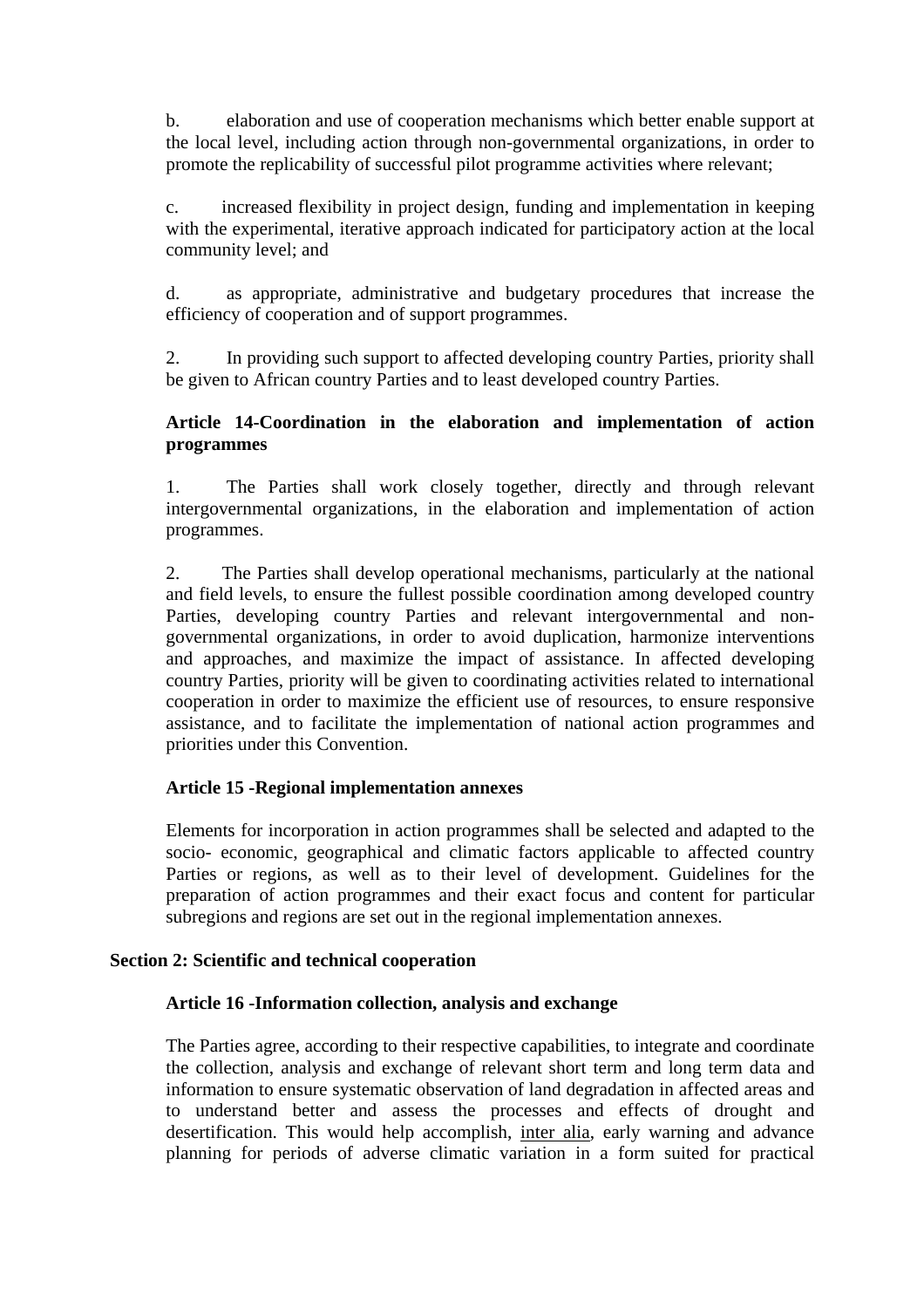application by users at all levels, including especially local populations. To this end, they shall, as appropriate:

a. facilitate and strengthen the functioning of the global network of institutions and facilities for the collection, analysis and exchange of information, as well as for systematic observation at all levels, which shall, inter alia:

i. aim to use compatible standards and systems;

ii. encompass relevant data and stations, including in remote areas;

iii. use and disseminate modern technology for data collection, transmission and assessment on land degradation; and

iv. link national, subregional and regional data and information centres more closely with global information sources;

b. ensure that the collection, analysis and exchange of information address the needs of local communities and those of decision makers, with a view to resolving specific problems, and that local communities are involved in these activities;

c. support and further develop bilateral and multilateral programmes and projects aimed at defining, conducting, assessing and financing the collection, analysis and exchange of data and information, including, inter alia, integrated sets of physical, biological, social and economic indicators;

d. make full use of the expertise of competent intergovernmental and nongovernmental organizations, particularly to disseminate relevant information and experiences among target groups in different regions;

e. give full weight to the collection, analysis and exchange of socio-economic data, and their integration with physical and biological data;

f. exchange and make fully, openly and promptly available information from all publicly available sources relevant to combating desertification and mitigating the effects of drought; and

g. subject to their respective national legislation and/or policies, exchange information on local and traditional knowledge, ensuring adequate protection for it and providing appropriate return from the benefits derived from it, on an equitable basis and on mutually agreed terms, to the local populations concerned.

#### **Article 17 -Research and development**

1. The Parties undertake, according to their respective capabilities, to promote technical and scientific cooperation in the fields of combating desertification and mitigating the effects of drought through appropriate national, subregional, regional and international institutions. To this end, they shall support research activities that: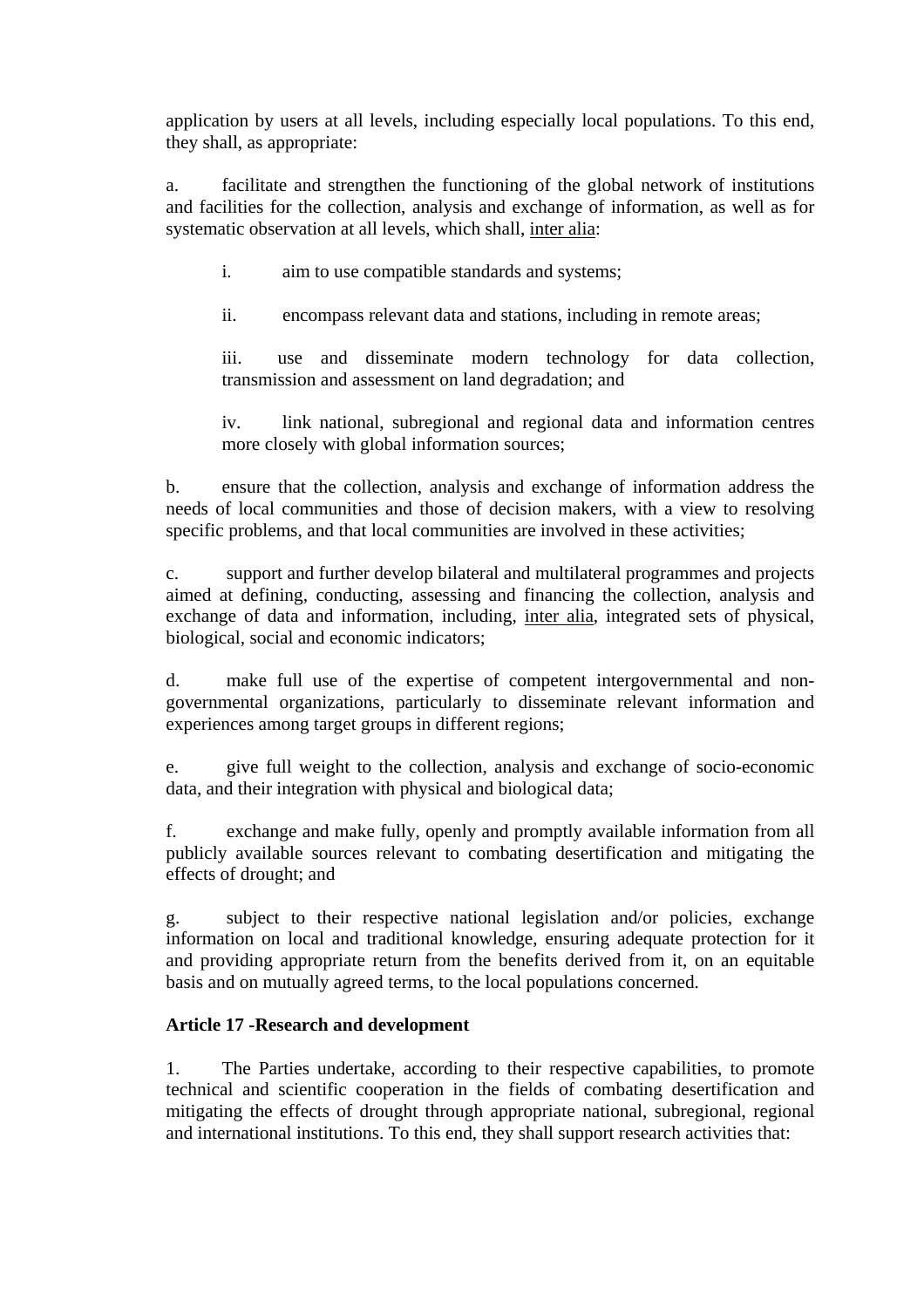a. contribute to increased knowledge of the processes leading to desertification and drought and the impact of, and distinction between, causal factors, both natural and human, with a view to combating desertification and mitigating the effects of drought, and achieving improved productivity as well as sustainable use and management of resources;

b. respond to well defined objectives, address the specific needs of local populations and lead to the identification and implementation of solutions that improve the living standards of people in affected areas;

c. protect, integrate, enhance and validate traditional and local knowledge, knowhow and practices, ensuring, subject to their respective national legislation and/or policies, that the owners of that knowledge will directly benefit on an equitable basis and on mutually agreed terms from any commercial utilization of it or from any technological development derived from that knowledge;

d. develop and strengthen national, subregional and regional research capabilities in affected developing country Parties, particularly in Africa, including the development of local skills and the strengthening of appropriate capacities, especially in countries with a weak research base, giving particular attention to multidisciplinary and participative socio- economic research;

e. take into account, where relevant, the relationship between poverty, migration caused by environmental factors, and desertification;

f. promote the conduct of joint research programmes between national, subregional, regional and international research organizations, in both the public and private sectors, for the development of improved, affordable and accessible technologies for sustainable development through effective participation of local populations and communities; and

g. enhance the availability of water resources in affected areas, by means of, *inter alia*, cloud-seeding.

2. Research priorities for particular regions and subregions, reflecting different local conditions, should be included in action programmes. The Conference of the Parties shall review research priorities periodically on the advice of the Committee on Science and Technology.

## **Article 18 -Transfer, acquisition, adaptation and development of technology**

1. The Parties undertake, as mutually agreed and in accordance with their respective national legislation and/or policies, to promote, finance and/or facilitate the financing of the transfer, acquisition, adaptation and development of environmentally sound, economically viable and socially acceptable technologies relevant to combating desertification and/or mitigating the effects of drought, with a view to contributing to the achievement of sustainable development in affected areas. Such cooperation shall be conducted bilaterally or multilaterally, as appropriate, making full use of the expertise of intergovernmental and non-governmental organizations. The Parties shall, in particular: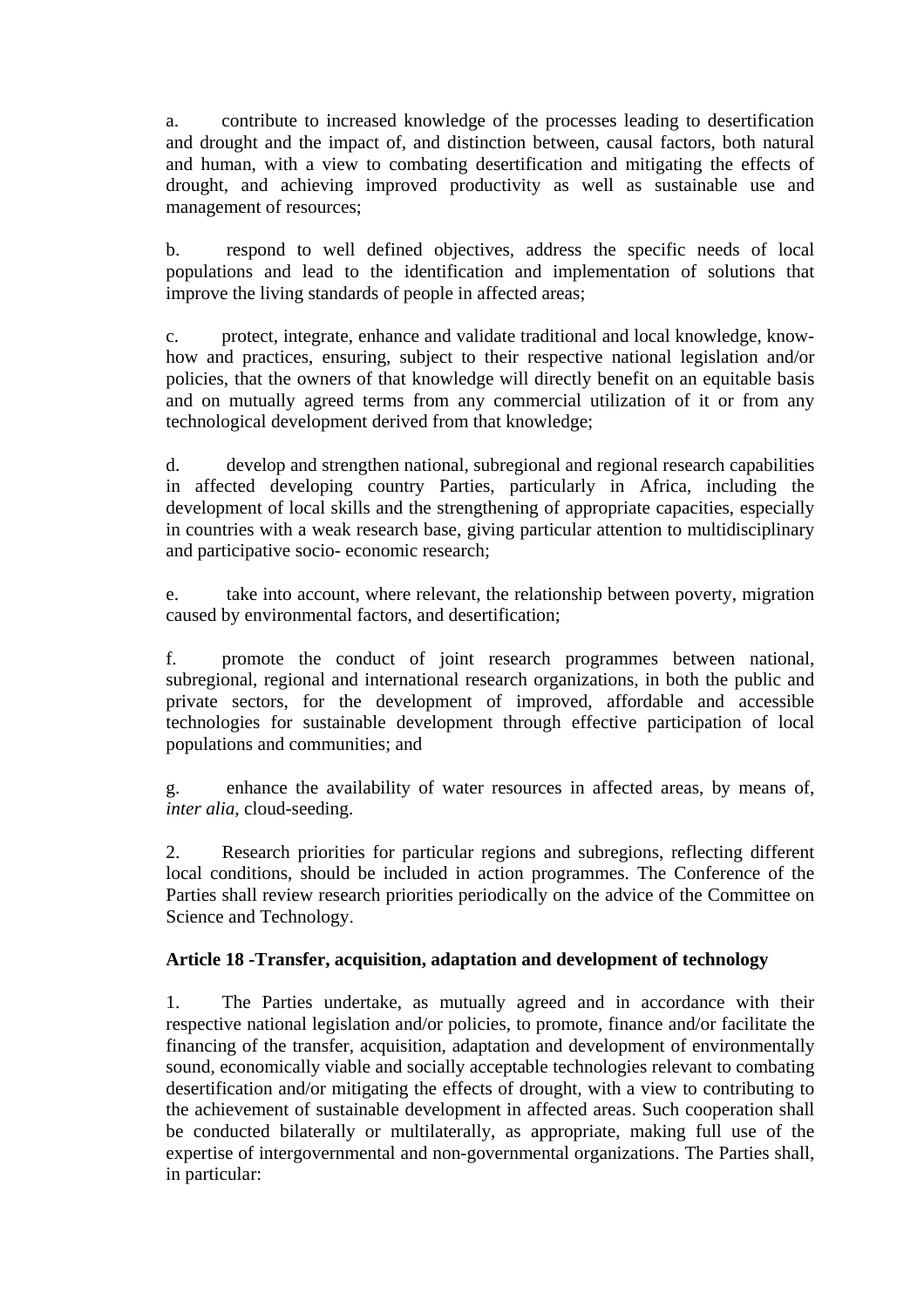a. fully utilize relevant existing national, subregional, regional and international information systems and clearing-houses for the dissemination of information on available technologies, their sources, their environmental risks and the broad terms under which they may be acquired;

b. facilitate access, in particular by affected developing country Parties, on favourable terms, including on concessional and preferential terms, as mutually agreed, taking into account the need to protect intellectual property rights, to technologies most suitable to practical application for specific needs of local populations, paying special attention to the social, cultural, economic and environmental impact of such technology;

c. facilitate technology cooperation among affected country Parties through financial assistance or other appropriate means;

d. extend technology cooperation with affected developing country Parties, including, where relevant, joint ventures, especially to sectors which foster alternative livelihoods; and

e. take appropriate measures to create domestic market conditions and incentives, fiscal or otherwise, conducive to the development, transfer, acquisition and adaptation of suitable technology, knowledge, know-how and practices, including measures to ensure adequate and effective protection of intellectual property rights.

2. The Parties shall, according to their respective capabilities, and subject to their respective national legislation and/or policies, protect, promote and use in particular relevant traditional and local technology, knowledge, know-how and practices and, to that end, they undertake to:

a. make inventories of such technology, knowledge, know-how and practices and their potential uses with the participation of local populations, and disseminate such information, where appropriate, in cooperation with relevant intergovernmental and non-governmental organizations;

b. ensure that such technology, knowledge, know-how and practices are adequately protected and that local populations benefit directly, on an equitable basis and as mutually agreed, from any commercial utilization of them or from any technological development derived therefrom;

c. encourage and actively support the improvement and dissemination of such technology, knowledge, know-how and practices or of the development of new technology based on them; and

d. facilitate, as appropriate, the adaptation of such technology, knowledge, know-how and practices to wide use and integrate them with modern technology, as appropriate.

#### **Section 3: Supporting measures**

**Article 19-Capacity building, education and public awareness**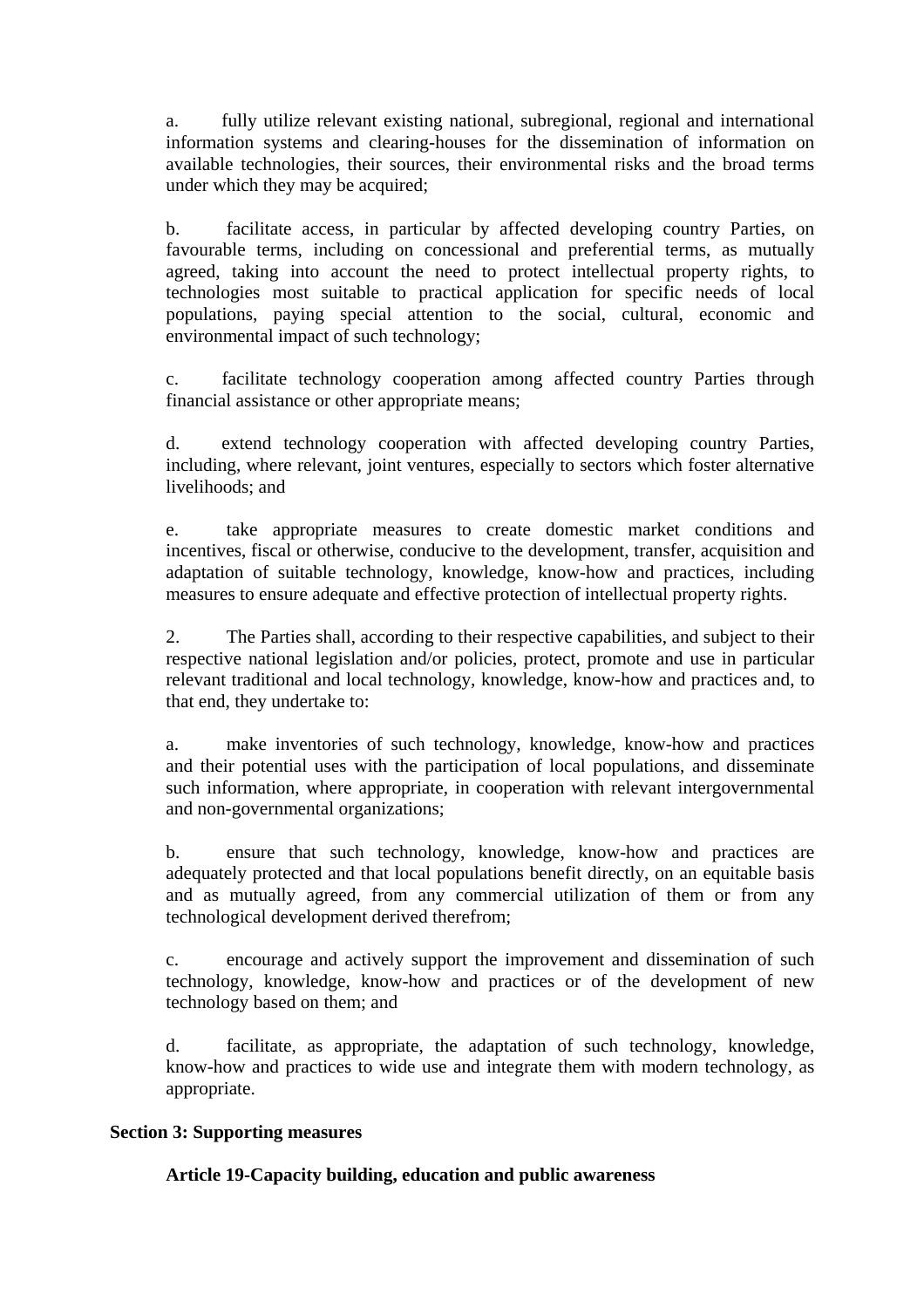1. The Parties recognize the significance of capacity building -- that is to say, institution building, training and development of relevant local and national capacities in efforts to combat desertification and mitigate the effects of drought. They shall promote, as appropriate, capacity- building:

a. through the full participation at all levels of local people, particularly at the local level, especially women and youth, with the cooperation of non-governmental and local organizations;

b. by strengthening training and research capacity at the national level in the field of desertification and drought;

c. by establishing and/or strengthening support and extension services to disseminate relevant technology methods and techniques more effectively, and by training field agents and members of rural organizations in participatory approaches for the conservation and sustainable use of natural resources;

d. by fostering the use and dissemination of the knowledge, know-how and practices of local people in technical cooperation programmes, wherever possible;

e. by adapting, where necessary, relevant environmentally sound technology and traditional methods of agriculture and pastoralism to modern socio-economic conditions;

f. by providing appropriate training and technology in the use of alternative energy sources, particularly renewable energy resources, aimed particularly at reducing dependence on wood for fuel;

g. through cooperation, as mutually agreed, to strengthen the capacity of affected developing country Parties to develop and implement programmes in the field of collection, analysis and exchange of information pursuant to article 16;

h. through innovative ways of promoting alternative livelihoods, including training in new skills;

i. by training of decision makers, managers, and personnel who are responsible for the collection and analysis of data for the dissemination and use of early warning information on drought conditions and for food production;

j. through more effective operation of existing national institutions and legal frameworks and, where necessary, creation of new ones, along with strengthening of strategic planning and management; and

k. by means of exchange visitor programmes to enhance capacity building in affected country Parties through a long-term, interactive process of learning and study.

2. Affected developing country Parties shall conduct, in cooperation with other Parties and competent intergovernmental and non-governmental organizations, as appropriate, an interdisciplinary review of available capacity and facilities at the local and national levels, and the potential for strengthening them.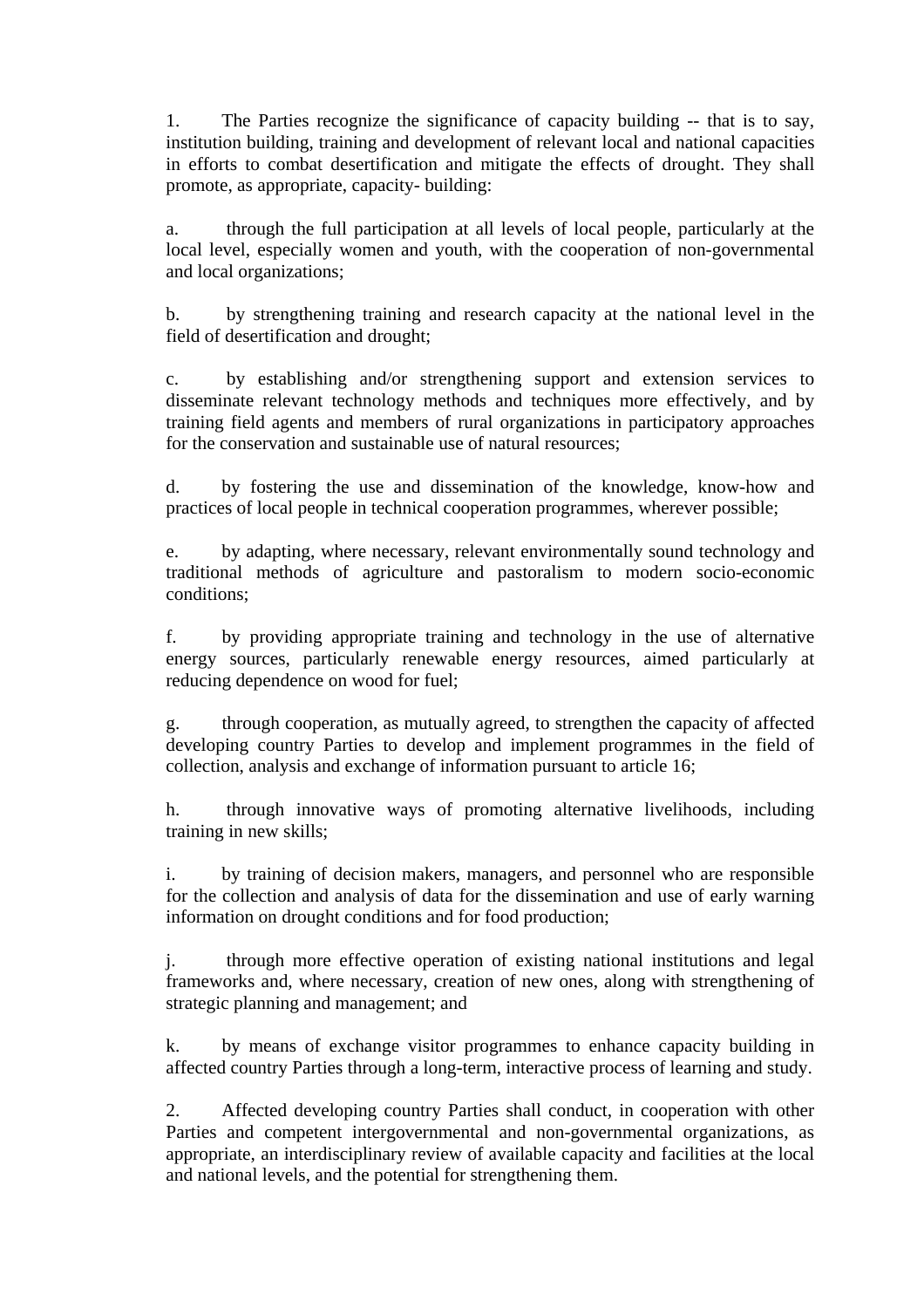3. The Parties shall cooperate with each other and through competent intergovernmental organizations, as well as with non-governmental organizations, in undertaking and supporting public awareness and educational programmes in both affected and, where relevant, unaffected country Parties to promote understanding of the causes and effects of desertification and drought and of the importance of meeting the objective of this Convention. To that end, they shall:

a. organize awareness campaigns for the general public;

b. promote, on a permanent basis, access by the public to relevant information, and wide public participation in education and awareness activities;

c. encourage the establishment of associations that contribute to public awareness;

d. develop and exchange educational and public awareness material, where possible in local languages, exchange and second experts to train personnel of affected developing country Parties in carrying out relevant education and awareness programmes, and fully utilize relevant educational material available in competent international bodies;

e. assess educational needs in affected areas, elaborate appropriate school curricula and expand, as needed, educational and adult literacy programmes and opportunities for all, in particular for girls and women, on the identification, conservation and sustainable use and management of the natural resources of affected areas; and

f. develop interdisciplinary participatory programmes integrating desertification and drought awareness into educational systems and in non-formal, adult, distance and practical educational programmes.

4. The Conference of the Parties shall establish and/or strengthen networks of regional education and training centres to combat desertification and mitigate the effects of drought. These networks shall be coordinated by an institution created or designated for that purpose, in order to train scientific, technical and management personnel and to strengthen existing institutions responsible for education and training in affected country Parties, where appropriate, with a view to harmonizing programmes and to organizing exchanges of experience among them. These networks shall cooperate closely with relevant intergovernmental and non-governmental organizations to avoid duplication of effort.

## **Article 20 -Financial resources**

1. Given the central importance of financing to the achievement of the objective of the Convention, the Parties, taking into account their capabilities, shall make every effort to ensure that adequate financial resources are available for programmes to combat desertification and mitigate the effects of drought.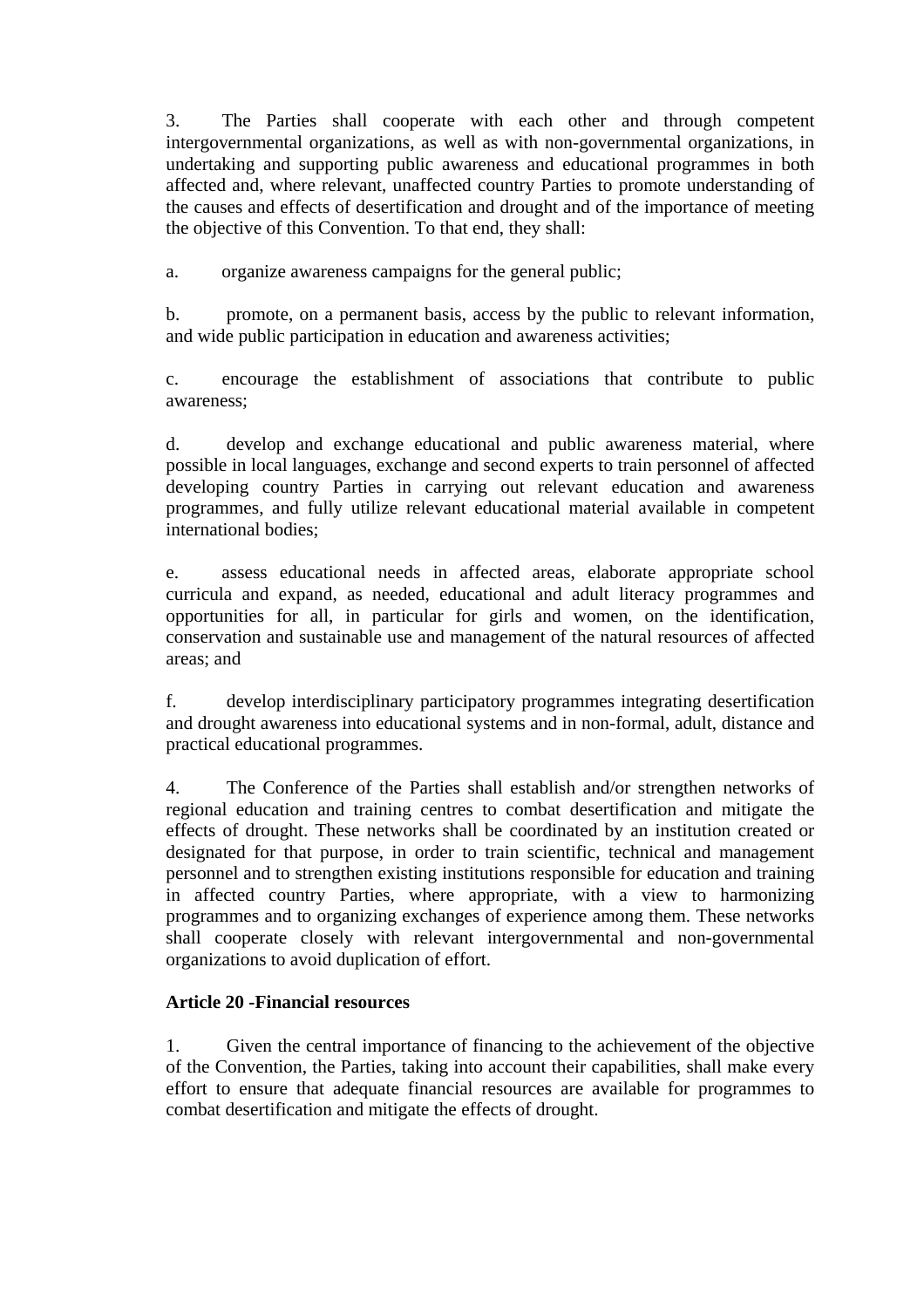2. In this connection, developed country Parties, while giving priority to affected African country Parties without neglecting affected developing country Parties in other regions, in accordance with article 7, undertake to:

a. mobilize substantial financial resources, including grants and concessional loans, in order to support the implementation of programmes to combat desertification and mitigate the effects of drought;

b. promote the mobilization of adequate, timely and predictable financial resources, including new and additional funding from the Global Environment Facility of the agreed incremental costs of those activities concerning desertification that relate to its four focal areas, in conformity with the relevant provisions of the Instrument establishing the Global Environment Facility;

c. facilitate through international cooperation the transfer of technology, knowledge and know-how; and

d. explore, in cooperation with affected developing country Parties, innovative methods and incentives for mobilizing and channelling resources, including those of foundations, non- governmental organizations and other private sector entities, particularly debt swaps and other innovative means which increase financing by reducing the external debt burden of affected developing country Parties, particularly those in Africa.

3. Affected developing country Parties, taking into account their capabilities, undertake to mobilize adequate financial resources for the implementation of their national action programmes.

4. In mobilizing financial resources, the Parties shall seek full use and continued qualitative improvement of all national, bilateral and multilateral funding sources and mechanisms, using consortia, joint programmes and parallel financing, and shall seek to involve private sector funding sources and mechanisms, including those of nongovernmental organizations. To this end, the Parties shall fully utilize the operational mechanisms developed pursuant to article 14.

5. In order to mobilize the financial resources necessary for affected developing country Parties to combat desertification and mitigate the effects of drought, the Parties shall:

a. rationalize and strengthen the management of resources already allocated for combating desertification and mitigating the effects of drought by using them more effectively and efficiently, assessing their successes and shortcomings, removing hindrances to their effective use and, where necessary, reorienting programmes in light of the integrated long- term approach adopted pursuant to this Convention;

b. give due priority and attention within the governing bodies of multilateral financial institutions, facilities and funds, including regional development banks and funds, to supporting affected developing country Parties, particularly those in Africa, in activities which advance implementation of the Convention, notably action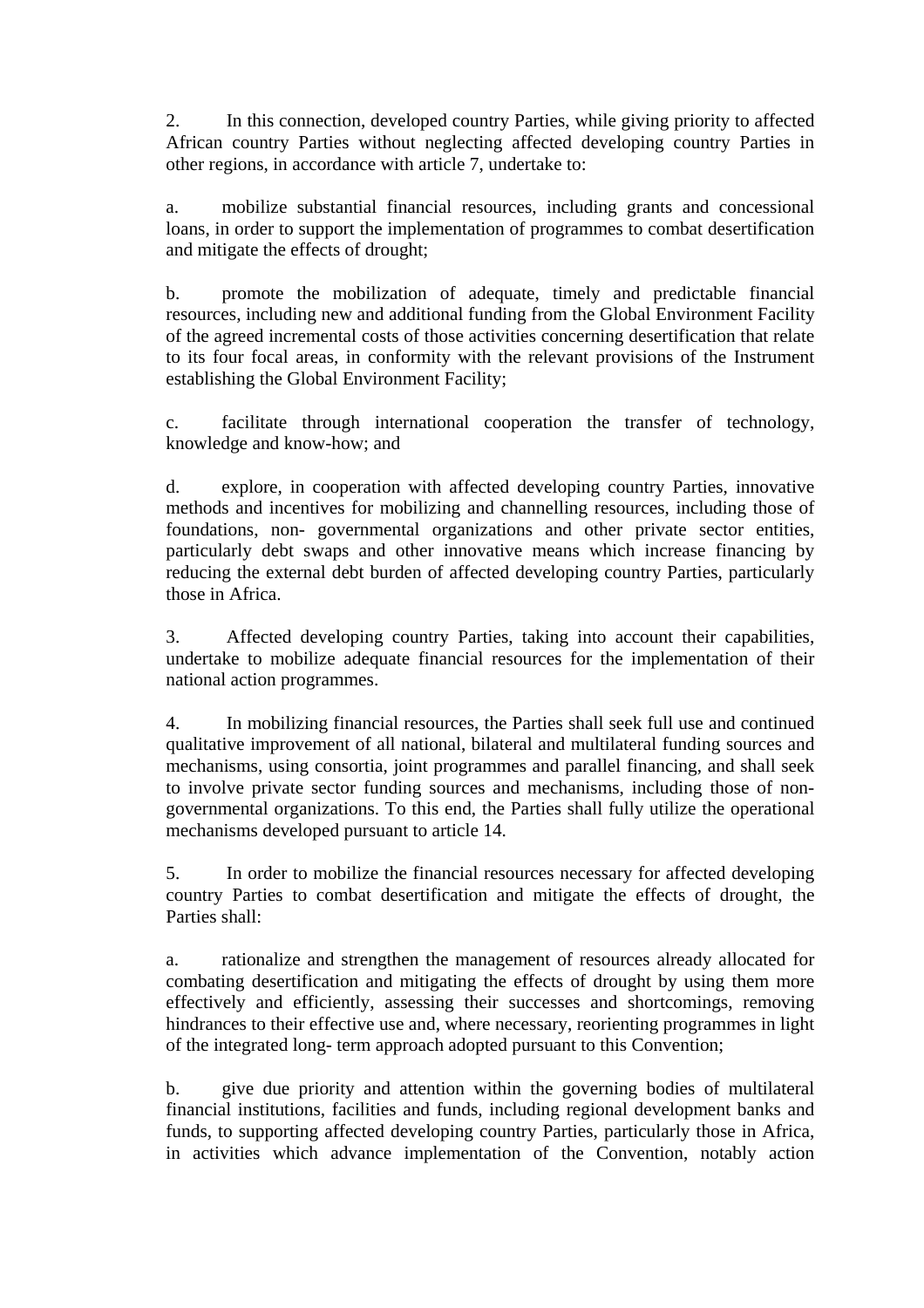programmes they undertake in the framework of regional implementation annexes; and

c. examine ways in which regional and subregional cooperation can be strengthened to support efforts undertaken at the national level.

6. Other Parties are encouraged to provide, on a voluntary basis, knowledge, know-how and techniques related to desertification and/or financial resources to affected developing country Parties.

7. The full implementation by affected developing country Parties, particularly those in Africa, of their obligations under the Convention will be greatly assisted by the fulfilment by developed country Parties of their obligations under the Convention, including in particular those regarding financial resources and transfer of technology. In fulfilling their obligations, developed country Parties should take fully into account that economic and social development and poverty eradication are the first priorities of affected developing country Parties, particularly those in Africa.

### **Article 21 -Financial mechanisms**

1. The Conference of the Parties shall promote the availability of financial mechanisms and shall encourage such mechanisms to seek to maximize the availability of funding for affected developing country Parties, particularly those in Africa, to implement the Convention. To this end, the Conference of the Parties shall consider for adoption inter alia approaches and policies that:

a. facilitate the provision of necessary funding at the national, subregional, regional and global levels for activities pursuant to relevant provisions of the Convention;

b. promote multiple-source funding approaches, mechanisms and arrangements and their assessment, consistent with article 20;

c. provide on a regular basis, to interested Parties and relevant intergovernmental and non- governmental organizations, information on available sources of funds and on funding patterns in order to facilitate coordination among them;

d. facilitate the establishment, as appropriate, of mechanisms, such as national desertification funds, including those involving the participation of non-governmental organizations, to channel financial resources rapidly and efficiently to the local level in affected developing country Parties; and

e. strengthen existing funds and financial mechanisms at the subregional and regional levels, particularly in Africa, to support more effectively the implementation of the Convention.

2. The Conference of the Parties shall also encourage the provision, through various mechanisms within the United Nations system and through multilateral financial institutions, of support at the national, subregional and regional levels to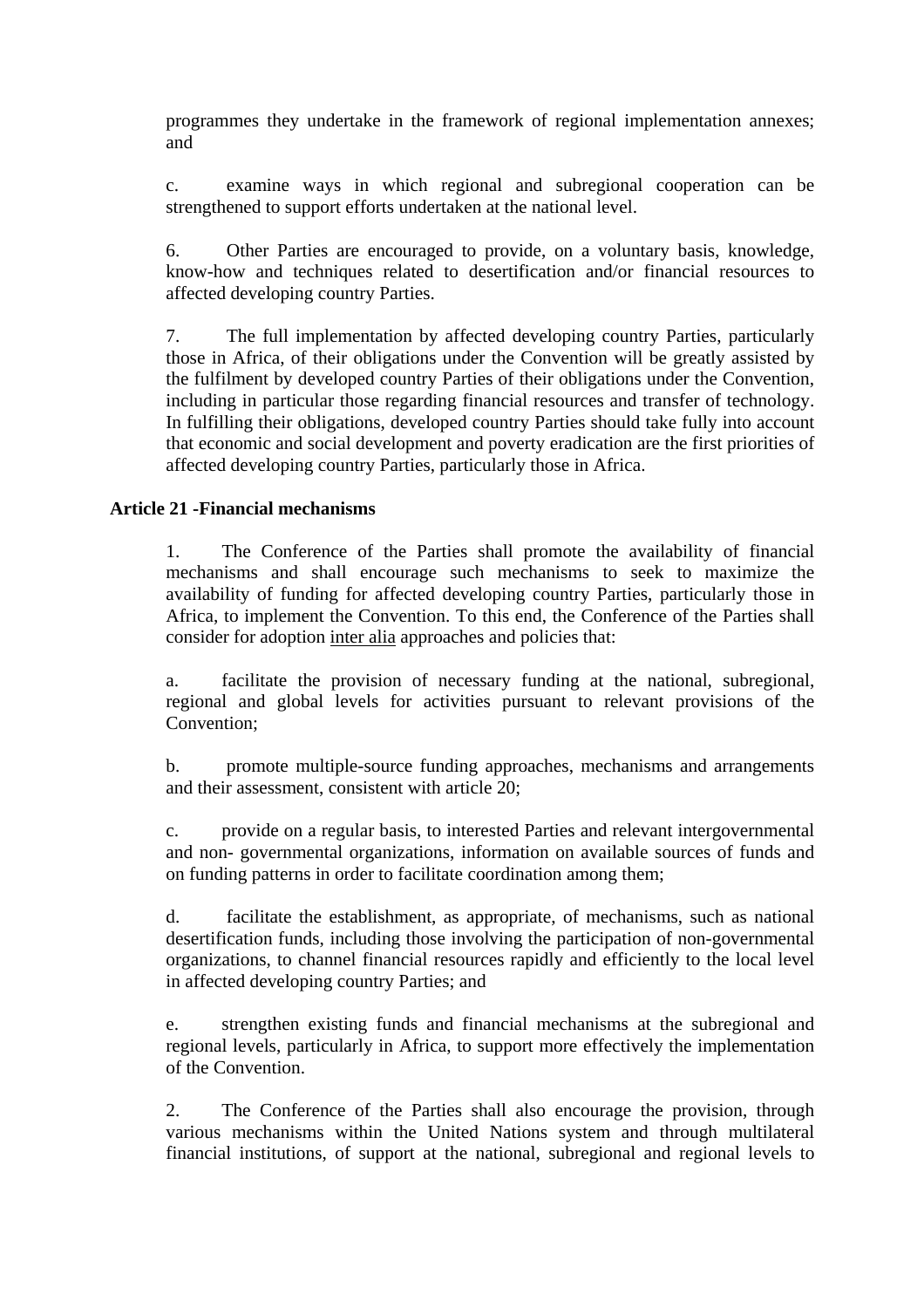activities that enable developing country Parties to meet their obligations under the Convention.

3. Affected developing country Parties shall utilize, and where necessary, establish and/or strengthen, national coordinating mechanisms, integrated in national development programmes, that would ensure the efficient use of all available financial resources. They shall also utilize participatory processes involving non-governmental organizations, local groups and the private sector, in raising funds, in elaborating as well as implementing programmes and in assuring access to funding by groups at the local level. These actions can be enhanced by improved coordination and flexible programming on the part of those providing assistance.

4. In order to increase the effectiveness and efficiency of existing financial mechanisms, a Global Mechanism to promote actions leading to the mobilization and channelling of substantial financial resources, including for the transfer of technology, on a grant basis, and/or on concessional or other terms, to affected developing country Parties, is hereby established. This Global Mechanism shall function under the authority and guidance of the Conference of the Parties and be accountable to it.

5. The Conference of the Parties shall identify, at its first ordinary session, an organization to house the Global Mechanism. The Conference of the Parties and the organization it has identified shall agree upon modalities for this Global Mechanism to ensure *inter alia* that such Mechanism:

a. identifies and draws up an inventory of relevant bilateral and multilateral cooperation programmes that are available to implement the Convention;

b. provides advice, on request, to Parties on innovative methods of financing and sources of financial assistance and on improving the coordination of cooperation activities at the national level;

c. provides interested Parties and relevant intergovernmental and nongovernmental organizations with information on available sources of funds and on funding patterns in order to facilitate coordination among them; and

d. reports to the Conference of the Parties, beginning at its second ordinary session, on its activities.

6. The Conference of the Parties shall, at its first session, make appropriate arrangements with the organization it has identified to house the Global Mechanism for the administrative operations of such Mechanism, drawing to the extent possible on existing budgetary and human resources.

7. The Conference of the Parties shall, at its third ordinary session, review the policies, operational modalities and activities of the Global Mechanism accountable to it pursuant to paragraph 4, taking into account the provisions of article 7. On the basis of this review, it shall consider and take appropriate action.

## **PART IV-INSTITUTIONS**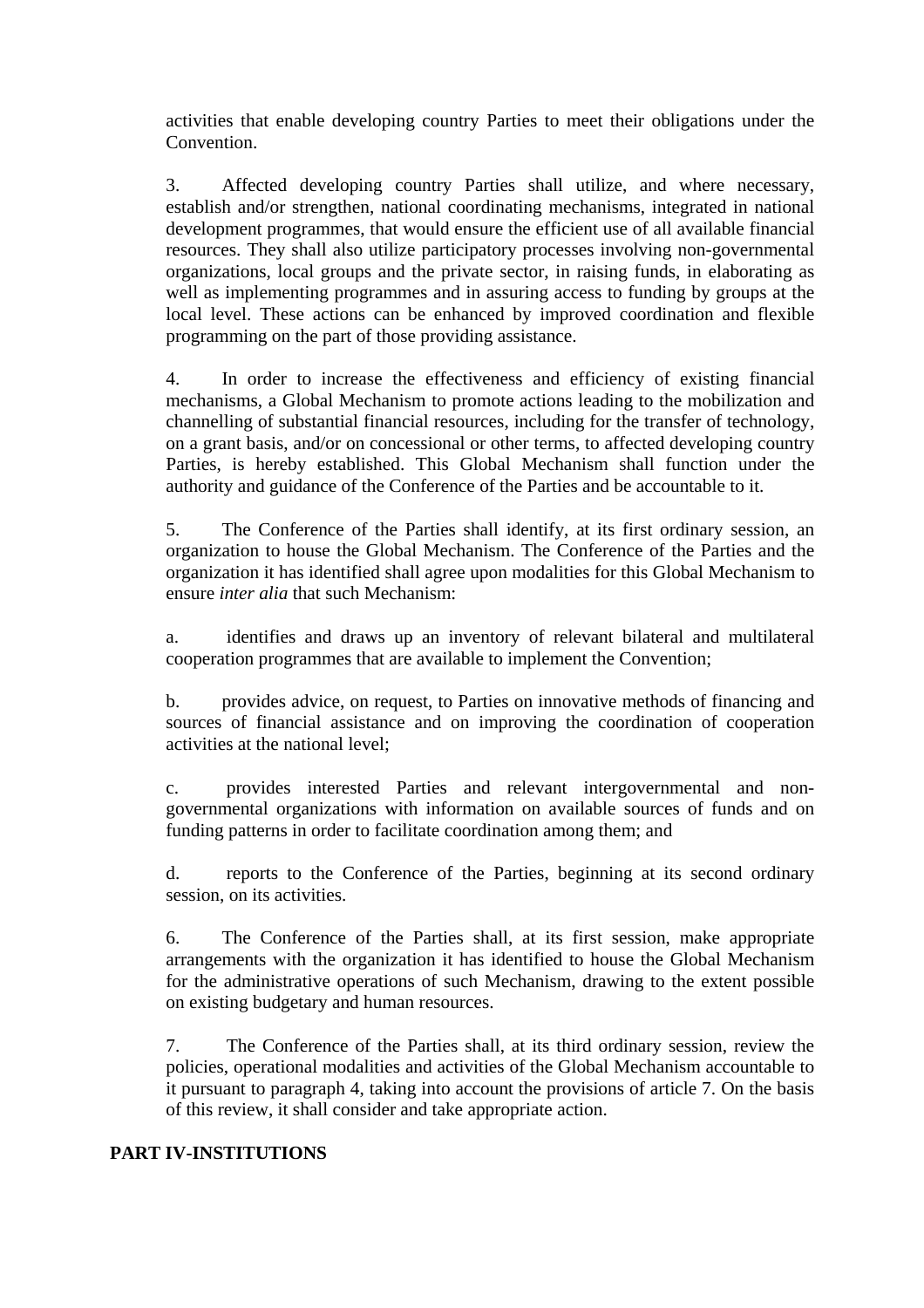## **Article 22 -Conference of the Parties**

1. A Conference of the Parties is hereby established.

2. The Conference of the Parties is the supreme body of the Convention. It shall make, within its mandate, the decisions necessary to promote its effective implementation. In particular, it shall:

a. regularly review the implementation of the Convention and the functioning of its institutional arrangements in the light of the experience gained at the national, subregional, regional and international levels and on the basis of the evolution of scientific and technological knowledge;

b. promote and facilitate the exchange of information on measures adopted by the Parties, and determine the form and timetable for transmitting the information to be submitted pursuant to article 26, review the reports and make recommendations on them;

c. establish such subsidiary bodies as are deemed necessary for the implementation of the Convention;

d. review reports submitted by its subsidiary bodies and provide guidance to them;

e. agree upon and adopt, by consensus, rules of procedure and financial rules for itself and any subsidiary bodies;

f. adopt amendments to the Convention pursuant to articles 30 and 31;

g. approve a programme and budget for its activities, including those of its subsidiary bodies, and undertake necessary arrangements for their financing;

h. as appropriate, seek the cooperation of, and utilize the services of and information provided by, competent bodies or agencies, whether national or international, intergovernmental or non-governmental;

i. promote and strengthen the relationship with other relevant conventions while avoiding duplication of effort; and

j. exercise such other functions as may be necessary for the achievement of the objective of the Convention.

3. The Conference of the Parties shall, at its first session, adopt its own rules of procedure, by consensus, which shall include decision-making procedures for matters not already covered by decision-making procedures stipulated in the Convention. Such procedures may include specified majorities required for the adoption of particular decisions.

4. The first session of the Conference of the Parties shall be convened by the interim secretariat referred to in article 35 and shall take place not later than one year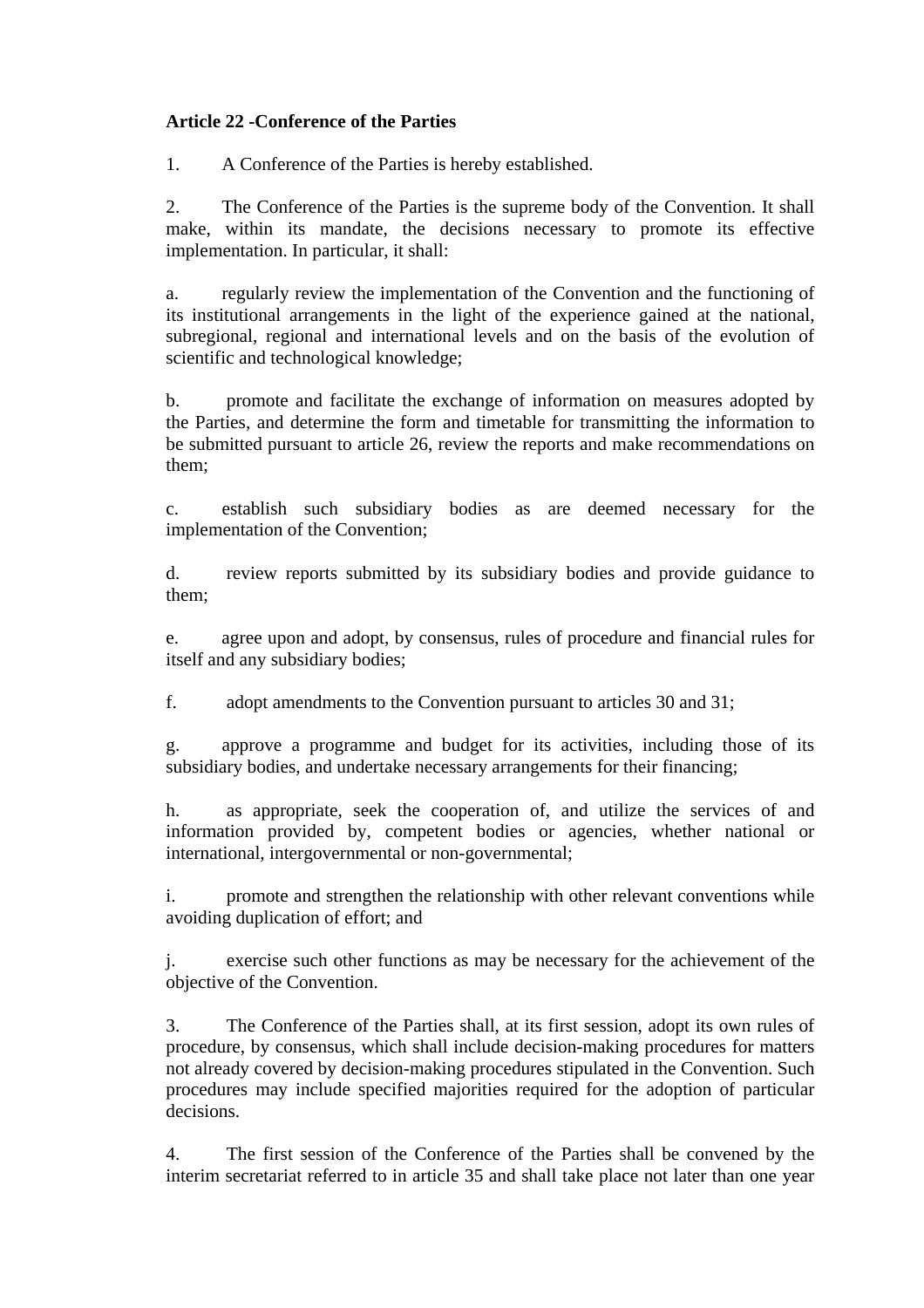after the date of entry into force of the Convention. Unless otherwise decided by the Conference of the Parties, the second, third and fourth ordinary sessions shall be held yearly, and thereafter, ordinary sessions shall be held every two years.

5. Extraordinary sessions of the Conference of the Parties shall be held at such other times as may be decided either by the Conference of the Parties in ordinary session or at the written request of any Party, provided that, within three months of the request being communicated to the Parties by the Permanent Secretariat, it is supported by at least one third of the Parties.

6. At each ordinary session, the Conference of the Parties shall elect a Bureau. The structure and functions of the Bureau shall be determined in the rules of procedure. In appointing the Bureau, due regard shall be paid to the need to ensure equitable geographical distribution and adequate representation of affected country Parties, particularly those in Africa.

7. The United Nations, its specialized agencies and any State member thereof or observers thereto not Party to the Convention, may be represented at sessions of the Conference of the Parties as observers. Any body or agency, whether national or international, governmental or non-governmental, which is qualified in matters covered by the Convention, and which has informed the Permanent Secretariat of its wish to be represented at a session of the Conference of the Parties as an observer, may be so admitted unless at least one third of the Parties present object. The admission and participation of observers shall be subject to the rules of procedure adopted by the Conference of the Parties.

8. The Conference of the Parties may request competent national and international organizations which have relevant expertise to provide it with information relevant to article 16, paragraph (g), article 17, paragraph 1 (c) and article 18, paragraph 2(b).

## **Article 23 -Permanent Secretariat**

1. A Permanent Secretariat is hereby established.

2. The functions of the Permanent Secretariat shall be:

a. to make arrangements for sessions of the Conference of the Parties and its subsidiary bodies established under the Convention and to provide them with services as required;

b. to compile and transmit reports submitted to it;

c. to facilitate assistance to affected developing country Parties, on request, particularly those in Africa, in the compilation and communication of information required under the Convention;

d. to coordinate its activities with the secretariats of other relevant international bodies and conventions;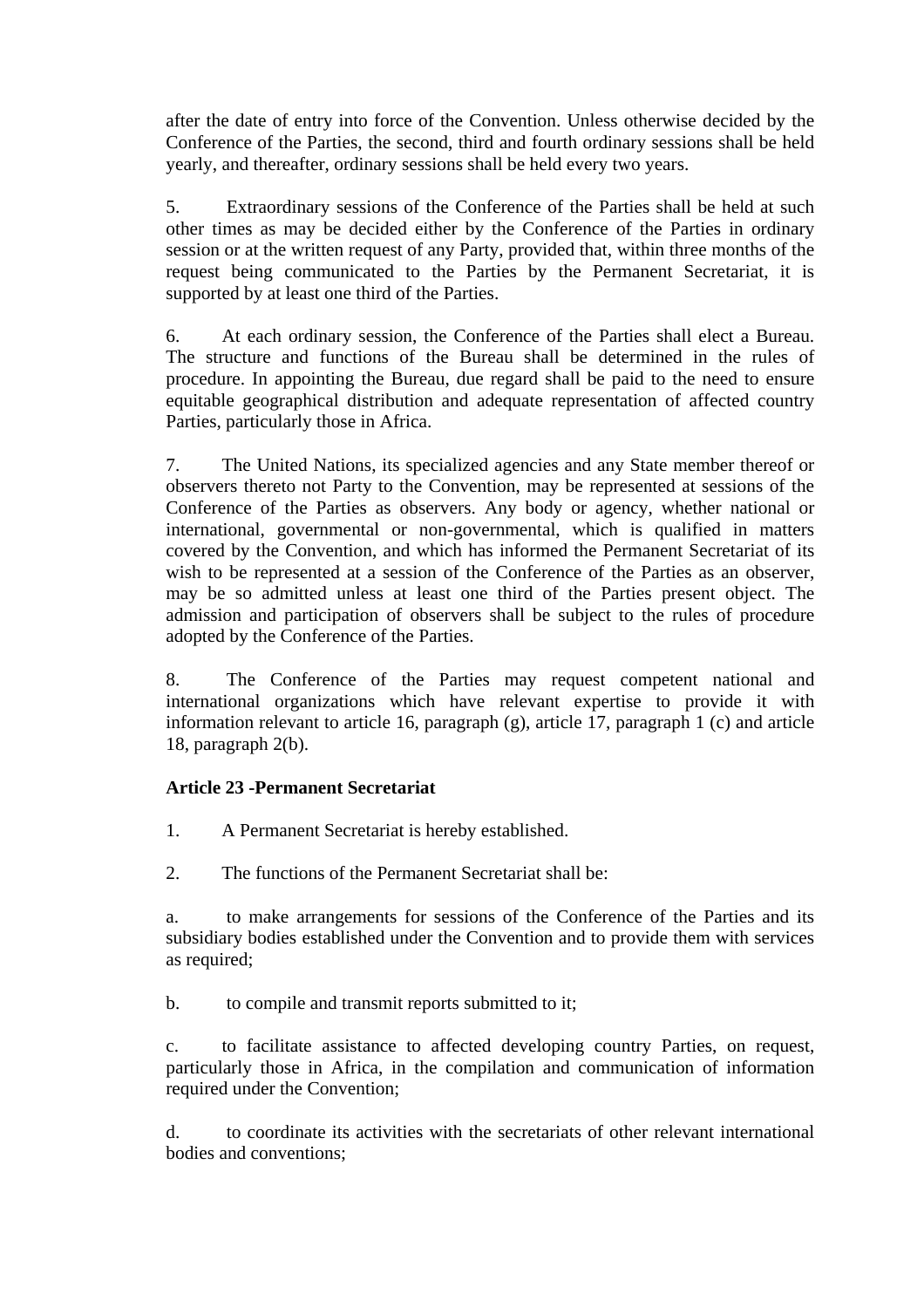e. to enter, under the guidance of the Conference of the Parties, into such administrative and contractual arrangements as may be required for the effective discharge of its functions;

f. to prepare reports on the execution of its functions under this Convention and present them to the Conference of the Parties; and

g. to perform such other secretariat functions as may be determined by the Conference of the Parties.

3. The Conference of the Parties, at its first session, shall designate a Permanent Secretariat and make arrangements for its functioning.

### **Article 24 -Committee on Science and Technology**

1. A Committee on Science and Technology is hereby established as a subsidiary body of the Conference of the Parties to provide it with information and advice on scientific and technological matters relating to combating desertification and mitigating the effects of drought. The Committee shall meet in conjunction with the ordinary sessions of the Conference of the Parties and shall be multidisciplinary and open to the participation of all Parties. It shall be composed of government representatives competent in the relevant fields of expertise. The Conference of the Parties shall decide, at its first session, on the terms of reference of the Committee.

2. The Conference of the Parties shall establish and maintain a roster of independent experts with expertise and experience in the relevant fields. The roster shall be based on nominations received in writing from the Parties, taking into account the need for a multidisciplinary approach and broad geographical representation.

3. The Conference of the Parties may, as necessary, appoint ad hoc panels to provide it, through the Committee, with information and advice on specific issues regarding the state of the art in fields of science and technology relevant to combating desertification and mitigating the effects of drought. These panels shall be composed of experts whose names are taken from the roster, taking into account the need for a multidisciplinary approach and broad geographical representation. These experts shall have scientific backgrounds and field experience and shall be appointed by the Conference of the Parties on the recommendation of the Committee. The Conference of the Parties shall decide on the terms of reference and the modalities of work of these panels.

#### **Article 25 -Networking of institutions, agencies and bodies**

1. The Committee on Science and Technology shall, under the supervision of the Conference of the Parties, make provision for the undertaking of a survey and evaluation of the relevant existing networks, institutions, agencies and bodies willing to become units of a network. Such a network shall support the implementation of the Convention.

2. On the basis of the results of the survey and evaluation referred to in paragraph 1, the Committee on Science and Technology shall make recommendations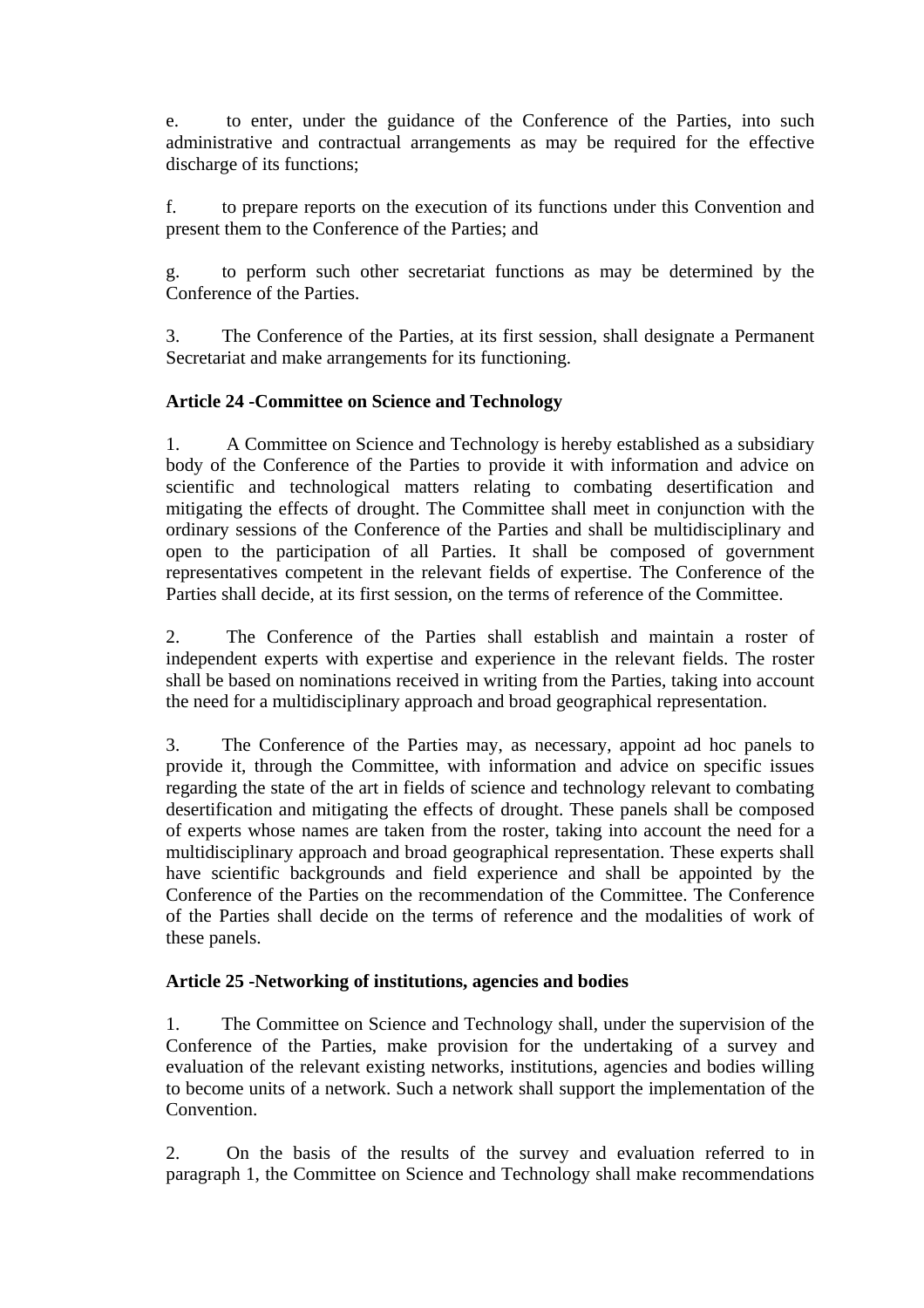to the Conference of the Parties on ways and means to facilitate and strengthen networking of the units at the local, national and other levels, with a view to ensuring that the thematic needs set out in articles 16 to 19 are addressed.

3. Taking into account these recommendations, the Conference of the Parties shall:

a. identify those national, subregional, regional and international units that are most appropriate for networking, and recommend operational procedures, and a time frame, for them; and

b. identify the units best suited to facilitating and strengthening such networking at all levels.

### **PART V-PROCEDURES**

#### **Article 26 -Communication of information**

1. Each Party shall communicate to the Conference of the Parties for consideration at its ordinary sessions, through the Permanent Secretariat, reports on the measures which it has taken for the implementation of the Convention. The Conference of the Parties shall determine the timetable for submission and the format of such reports.

2. Affected country Parties shall provide a description of the strategies established pursuant to article 5 and of any relevant information on their implementation.

3. Affected country Parties which implement action programmes pursuant to articles 9 to 15 shall provide a detailed description of the programmes and of their implementation.

4. Any group of affected country Parties may make a joint communication on measures taken at the subregional and/or regional levels in the framework of action programmes.

5. Developed country Parties shall report on measures taken to assist in the preparation and implementation of action programmes, including information on the financial resources they have provided, or are providing, under the Convention.

6. Information communicated pursuant to paragraphs 1 to 4 shall be transmitted by the Permanent Secretariat as soon as possible to the Conference of the Parties and to any relevant subsidiary body.

7. The Conference of the Parties shall facilitate the provision to affected developing countries, particularly those in Africa, on request, of technical and financial support in compiling and communicating information in accordance with this article, as well as identifying the technical and financial needs associated with action programmes.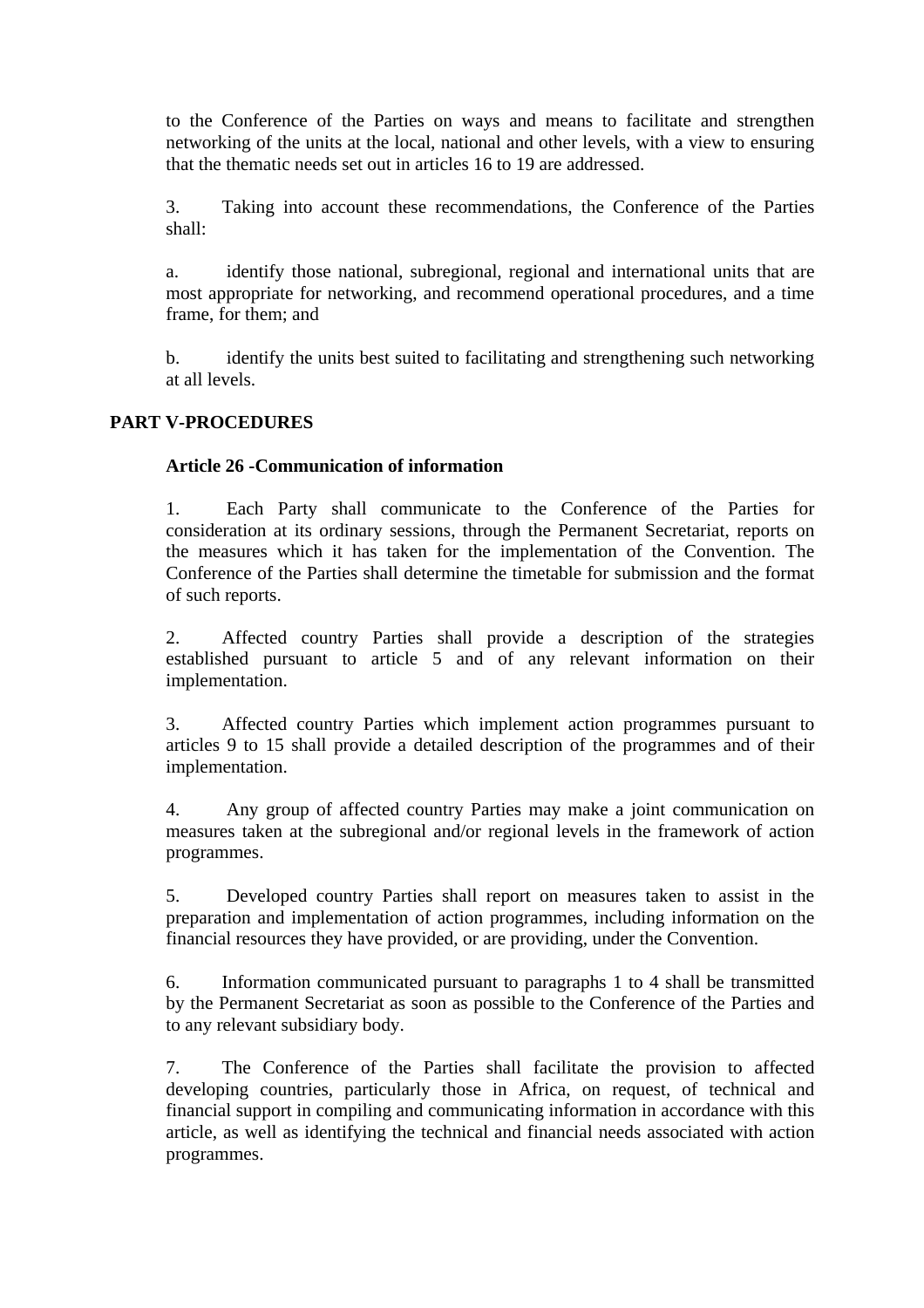# **Article 27 -Measures to resolve questions on implementation**

The Conference of the Parties shall consider and adopt procedures and institutional mechanisms for the resolution of questions that may arise with regard to the implementation of the Convention.

# **Article 28 -Settlement of disputes**

1. Parties shall settle any dispute between them concerning the interpretation or application of the Convention through negotiation or other peaceful means of their own choice.

2. When ratifying, accepting, approving, or acceding to the Convention, or at any time thereafter, a Party which is not a regional economic integration organization may declare in a written instrument submitted to the Depositary that, in respect of any dispute concerning the interpretation or application of the Convention, it recognizes one or both of the following means of dispute settlement as compulsory in relation to any Party accepting the same obligation:

a. arbitration in accordance with procedures adopted by the Conference of the Parties in an annex as soon as practicable;

b. submission of the dispute to the International Court of Justice.

3. A Party which is a regional economic integration organization may make a declaration with like effect in relation to arbitration in accordance with the procedure referred to in paragraph 2 (a).

4. A declaration made pursuant to paragraph 2 shall remain in force until it expires in accordance with its terms or until three months after written notice of its revocation has been deposited with the Depositary.

5. The expiry of a declaration, a notice of revocation or a new declaration shall not in any way affect proceedings pending before an arbitral tribunal or the International Court of Justice unless the Parties to the dispute otherwise agree.

6. If the Parties to a dispute have not accepted the same or any procedure pursuant to paragraph 2 and if they have not been able to settle their dispute within twelve months following notification by one Party to another that a dispute exists between them, the dispute shall be submitted to conciliation at the request of any Party to the dispute, in accordance with procedures adopted by the Conference of the Parties in an annex as soon as practicable.

## **Article 29 -Status of annexes**

1. Annexes form an integral part of the Convention and, unless expressly provided otherwise, a reference to the Convention also constitutes a reference to its annexes.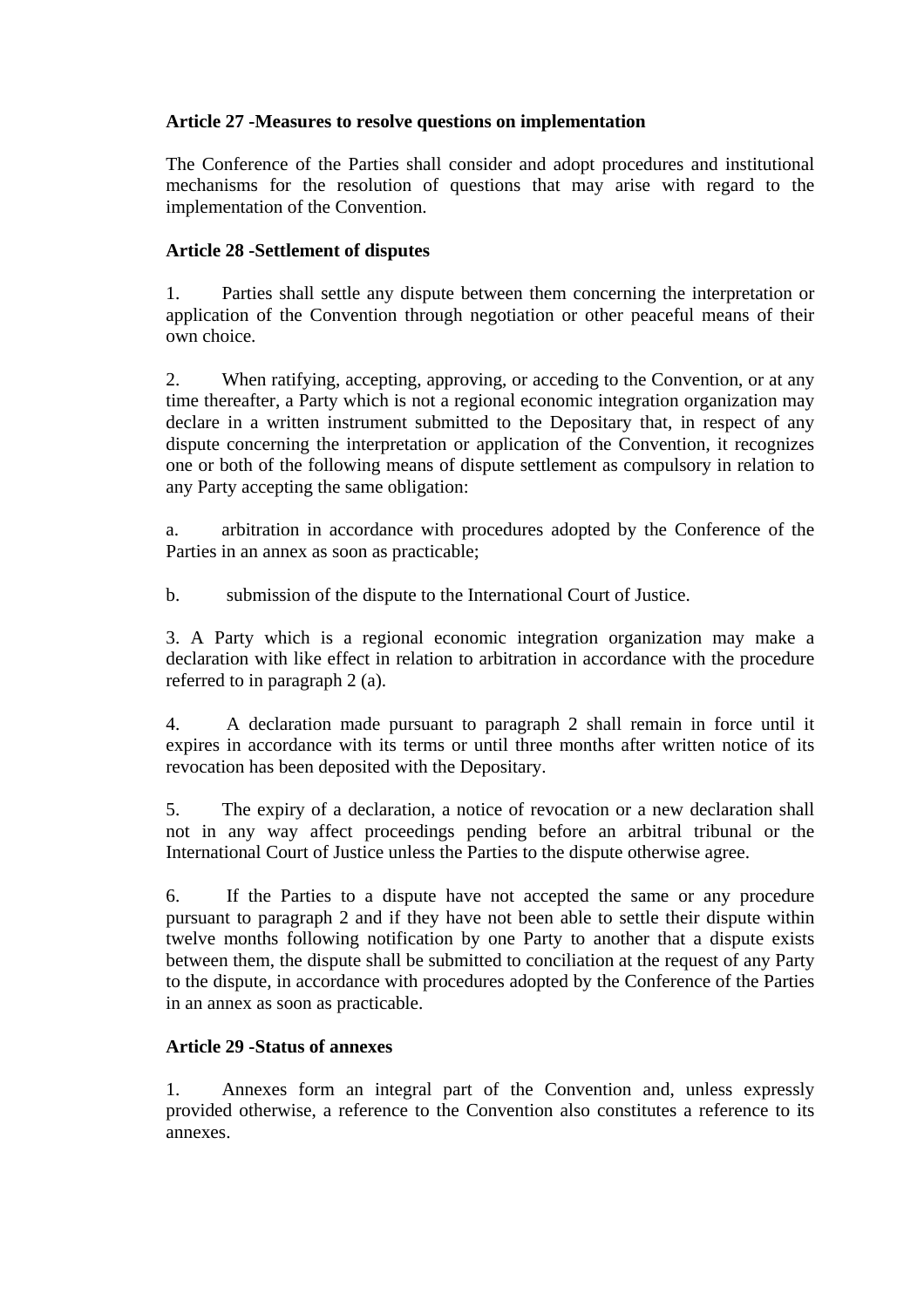2. The Parties shall interpret the provisions of the annexes in a manner that is in conformity with their rights and obligations under the articles of this Convention.

# **Article 30 -Amendments to the Convention**

1. Any Party may propose amendments to the Convention.

2. Amendments to the Convention shall be adopted at an ordinary session of the Conference of the Parties. The text of any proposed amendment shall be communicated to the Parties by the Permanent Secretariat at least six months before the meeting at which it is proposed for adoption. The Permanent Secretariat shall also communicate proposed amendments to the signatories to the Convention.

3. The Parties shall make every effort to reach agreement on any proposed amendment to the Convention by consensus. If all efforts at consensus have been exhausted and no agreement reached, the amendment shall, as a last resort, be adopted by a two-thirds majority vote of the Parties present and voting at the meeting. The adopted amendment shall be communicated by the Permanent Secretariat to the Depositary, who shall circulate it to all Parties for their ratification, acceptance, approval or accession.

4. Instruments of ratification, acceptance, approval or accession in respect of an amendment shall be deposited with the Depositary. An amendment adopted pursuant to paragraph 3 shall enter into force for those Parties having accepted it on the ninetieth day after the date of receipt by the Depositary of an instrument of ratification, acceptance, approval or accession by at least two thirds of the Parties to the Convention which were Parties at the time of the adoption of the amendment.

5. The amendment shall enter into force for any other Party on the ninetieth day after the date on which that Party deposits with the Depositary its instrument of ratification, acceptance or approval of, or accession to the said amendment.

6. For the purposes of this article and article 31, "Parties present and voting" means Parties present and casting an affirmative or negative vote.

## **Article 31 -Adoption and amendment of annexes**

1. Any additional annex to the Convention and any amendment to an annex shall be proposed and adopted in accordance with the procedure for amendment of the Convention set forth in article 30, provided that, in adopting an additional regional implementation annex or amendment to any regional implementation annex, the majority provided for in that article shall include a two-thirds majority vote of the Parties of the region concerned present and voting. The adoption or amendment of an annex shall be communicated by the Depositary to all Parties.

2. An annex, other than an additional regional implementation annex, or an amendment to an annex, other than an amendment to any regional implementation annex, that has been adopted in accordance with paragraph 1, shall enter into force for all Parties to the Convention six months after the date of communication by the Depositary to such Parties of the adoption of such annex or amendment, except for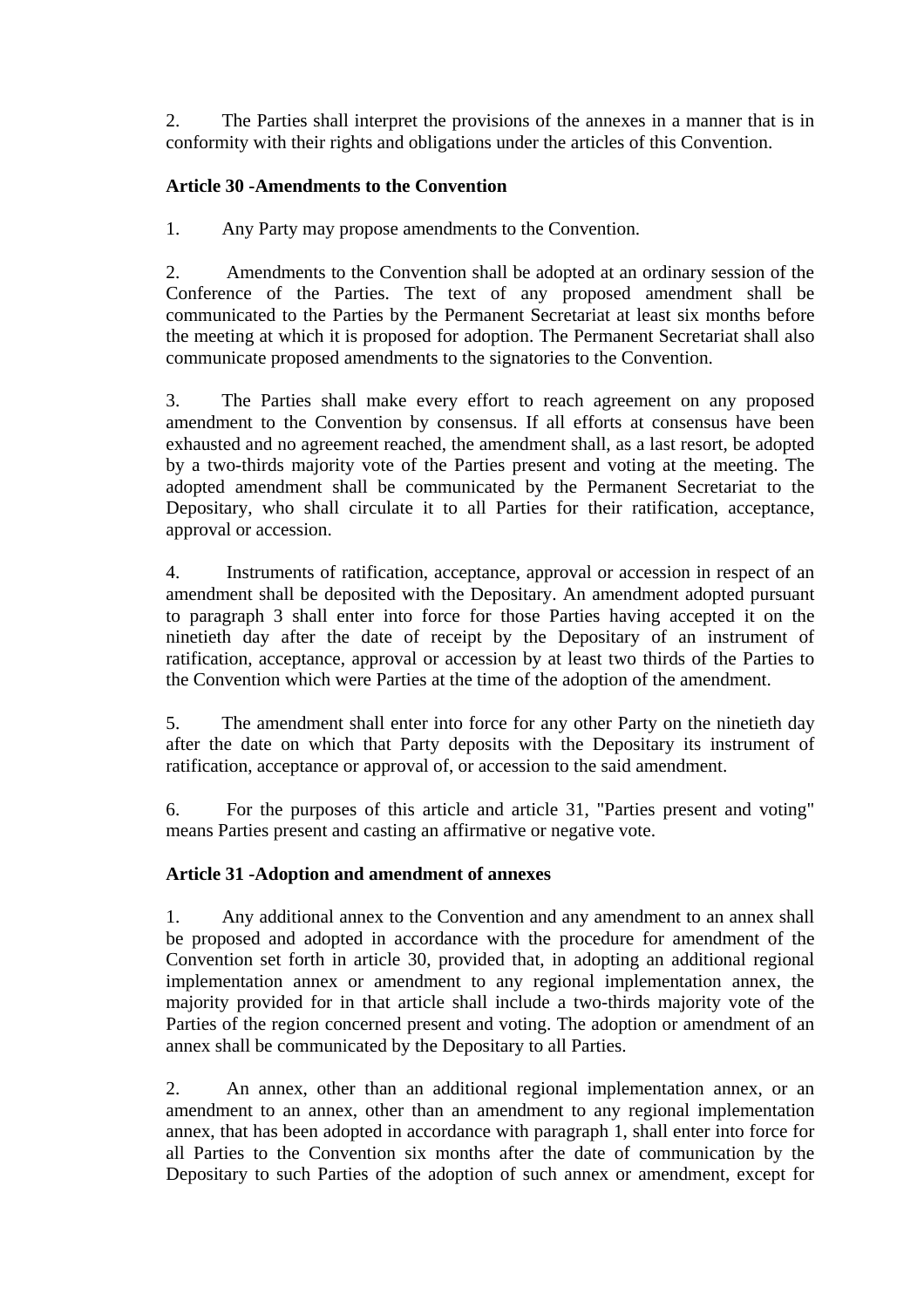those Parties that have notified the Depositary in writing within that period of their non- acceptance of such annex or amendment. Such annex or amendment shall enter into force for Parties which withdraw their notification of non-acceptance on the ninetieth day after the date on which withdrawal of such notification has been received by the Depositary.

3. An additional regional implementation annex or amendment to any regional implementation annex that has been adopted in accordance with paragraph 1, shall enter into force for all Parties to the Convention six months after the date of the communication by the Depositary to such Parties of the adoption of such annex or amendment, except with respect to:

a. any Party that has notified the Depositary in writing, within such six month period, of its non-acceptance of that additional regional implementation annex or of the amendment to the regional implementation annex, in which case such annex or amendment shall enter into force for Parties which withdraw their notification of nonacceptance on the ninetieth day after the date on which withdrawal of such notification has been received by the Depositary; and

b. any Party that has made a declaration with respect to additional regional implementation annexes or amendments to regional implementation annexes in accordance with article 34, paragraph 4, in which case any such annex or amendment shall enter into force for such a Party on the ninetieth day after the date of deposit with the Depositary of its instrument of ratification, acceptance, approval or accession with respect to such annex or amendment.

4. If the adoption of an annex or an amendment to an annex involves an amendment to the Convention, that annex or amendment to an annex shall not enter into force until such time as the amendment to the Convention enters into force.

## **Article 32 -Right to vote**

1. Except as provided for in paragraph 2, each Party to the Convention shall have one vote.

2. Regional economic integration organizations, in matters within their competence, shall exercise their right to vote with a number of votes equal to the number of their member States that are Parties to the Convention. Such an organization shall not exercise its right to vote if any of its member States exercises its right, and vice versa.

## **PART VI-FINAL PROVISIONS**

#### **Article 33 -***Signature*

This Convention shall be opened for signature at Paris, on 14-15 October 1994, by States Members of the United Nations or any of its specialized agencies or that are Parties to the Statute of the International Court of Justice and by regional economic integration organizations. It shall remain open for signature, thereafter, at the United Nations Headquarters in New York until 13 October 1995.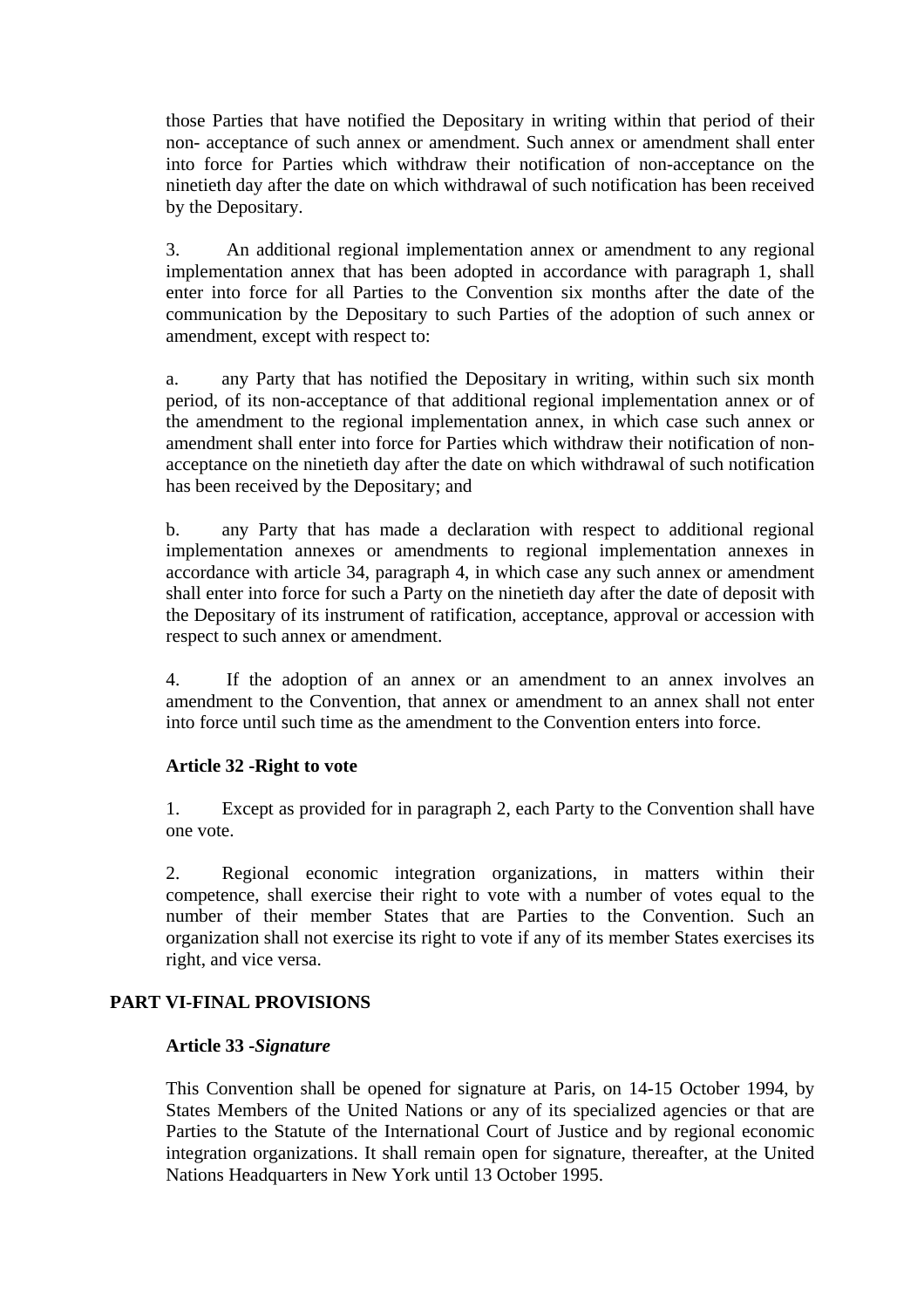### **Article 34-Ratification, acceptance, approval and accession**

1. The Convention shall be subject to ratification, acceptance, approval or accession by States and by regional economic integration organizations. It shall be open for accession from the day after the date on which the Convention is closed for signature. Instruments of ratification, acceptance, approval or accession shall be deposited with the Depositary.

2. Any regional economic integration organization which becomes a Party to the Convention without any of its member States being a Party to the Convention shall be bound by all the obligations under the Convention. Where one or more member States of such an organization are also Party to the Convention, the organization and its member States shall decide on their respective responsibilities for the performance of their obligations under the Convention. In such cases, the organization and the member States shall not be entitled to exercise rights under the Convention concurrently.

3. In their instruments of ratification, acceptance, approval or accession, regional economic integration organizations shall declare the extent of their competence with respect to the matters governed by the Convention. They shall also promptly inform the Depositary, who shall in turn inform the Parties, of any substantial modification in the extent of their competence.

4. In its instrument of ratification, acceptance, approval or accession, any Party may declare that, with respect to it, any additional regional implementation annex or any amendment to any regional implementation annex shall enter into force only upon the deposit of its instrument of ratification, acceptance, approval or accession with respect thereto.

## **Article 35 -Interim arrangements**

The secretariat functions referred to in article 23 will be carried out on an interim basis by the secretariat established by the General Assembly of the United Nations in its resolution 47/188 of 22 December 1992, until the completion of the first session of the Conference of the Parties.

## **Article 36 -Entry into force**

1. The Convention shall enter into force on the ninetieth day after the date of deposit of the fiftieth instrument of ratification, acceptance, approval or accession.

2. For each State or regional economic integration organization ratifying, accepting, approving or acceding to the Convention after the deposit of the fiftieth instrument of ratification, acceptance, approval or accession, the Convention shall enter into force on the ninetieth day after the date of deposit by such State or regional economic integration organization of its instrument of ratification, acceptance, approval or accession.